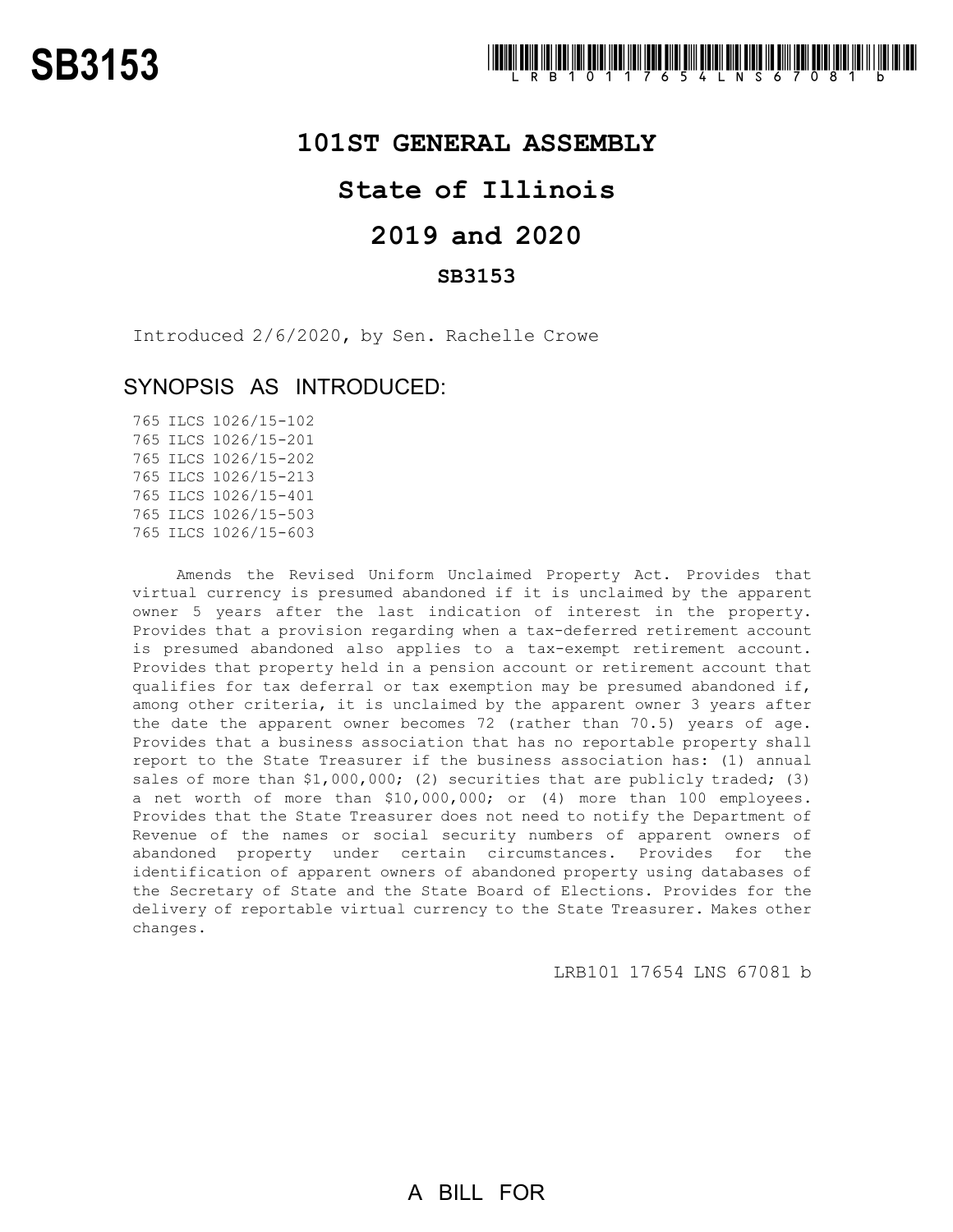AN ACT concerning civil law.

#### **Be it enacted by the People of the State of Illinois, represented in the General Assembly:** 2 3

Section 5. The Revised Uniform Unclaimed Property Act is amended by changing Sections 15-102, 15-201, 15-202, 15-213, 15-401, 15-503, and 15-603 as follows: 4 5 6

(765 ILCS 1026/15-102) 7

Sec. 15-102. Definitions. In this Act: 8

9

1

(1) "Administrator" means the State Treasurer.

(2) "Administrator's agent" means a person with which the administrator contracts to conduct an examination under Article 10 on behalf of the administrator. The term includes an independent contractor of the person and each individual participating in the examination on behalf of the person or contractor. 10 11 12 13 14 15

(2.5) (Blank). 16

(3) "Apparent owner" means a person whose name appears on the records of a holder as the owner of property held, issued, or owing by the holder. 17 18 19

(4) "Business association" means a corporation, joint stock company, investment company, unincorporated association, joint venture, limited liability company, business trust, trust company, land bank, safe deposit 20 21 22 23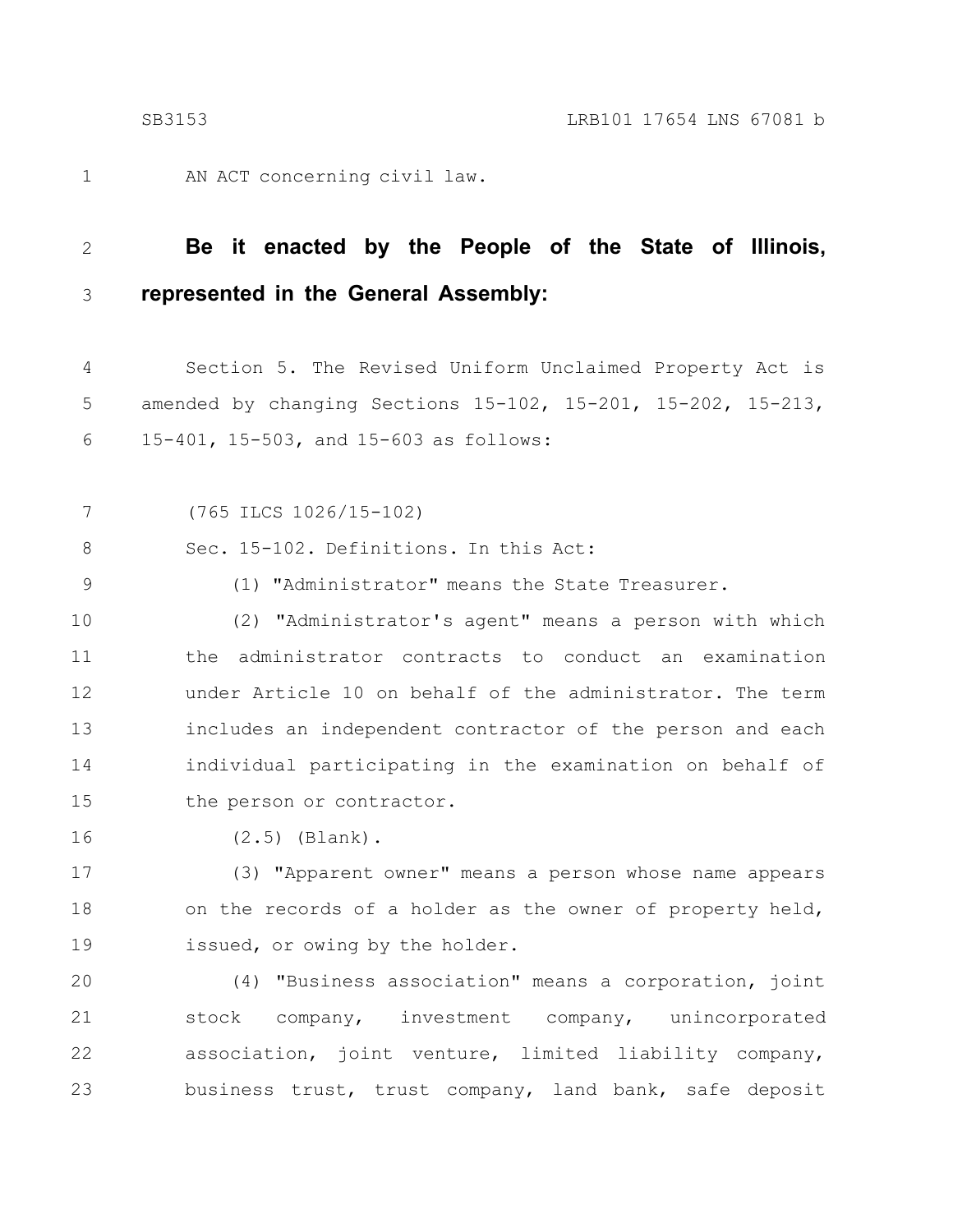2

3

4

company, safekeeping depository, financial organization, insurance company, federally chartered entity, utility, sole proprietorship, or other business entity, whether or not for profit.

(5) "Confidential information" means information that is "personal information" under the Personal Information Protection Act, "private information" under the Freedom of Information Act or personal information contained within public records, the disclosure of which would constitute a clearly unwarranted invasion of personal privacy, unless the disclosure is consented to in writing by the individual subjects of the information as provided in the Freedom of Information Act. 5 6 7 8 9 10 11 12 13

14

(6) "Domicile" means:

(A) for a corporation, the state of its incorporation; 15 16

(B) for a business association whose formation requires a filing with a state, other than a corporation, the state of its filing; 17 18 19

(C) for a federally chartered entity or an investment company registered under the Investment Company Act of 1940, the state of its home office; and 20 21 22

(D) for any other holder, the state of its principal place of business. 23 24

(7) "Electronic" means relating to technology having electrical, digital, magnetic, wireless, optical, 25 26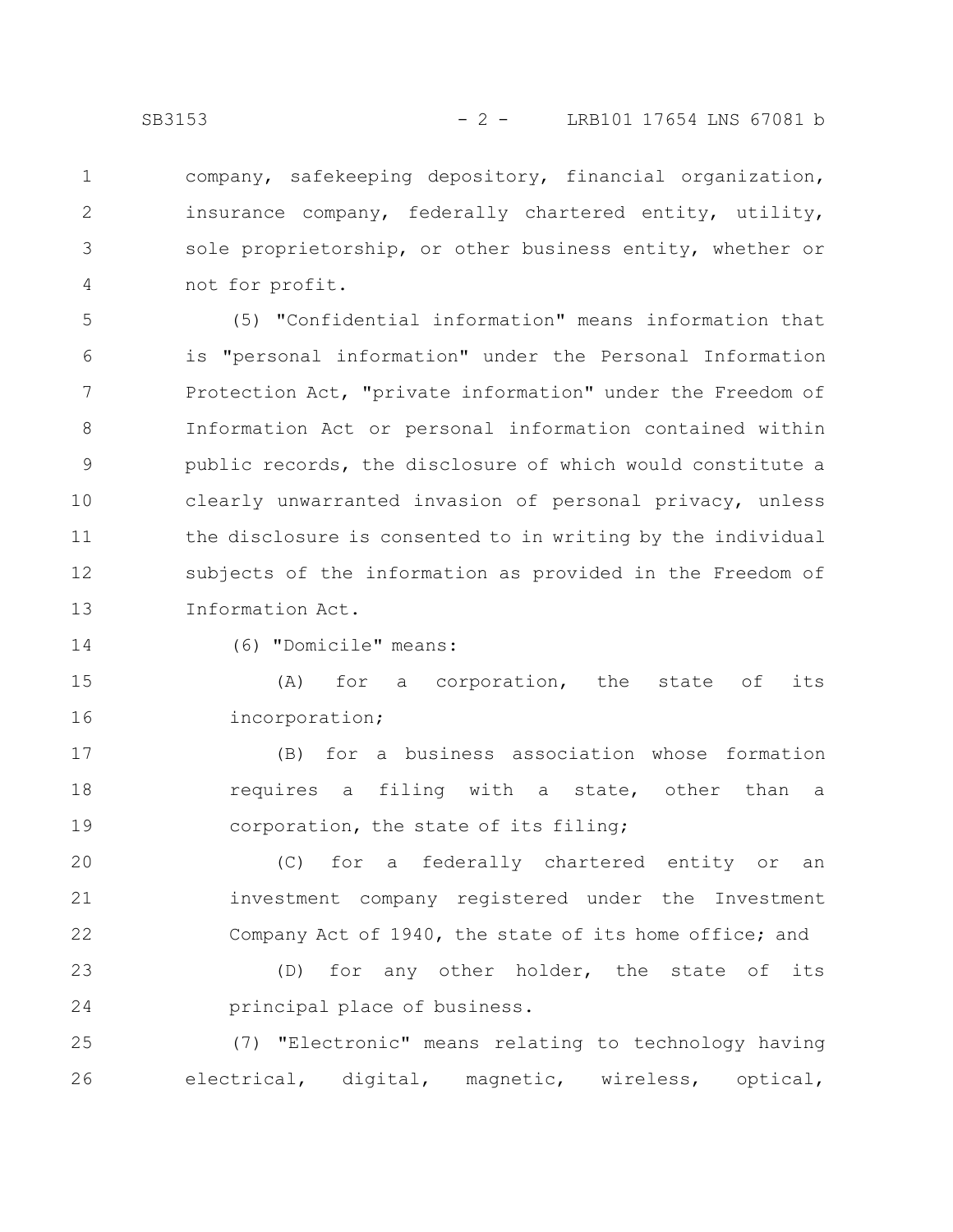22

23

electromagnetic, or similar capabilities.

(8) "Electronic mail" means a communication by electronic means which is automatically retained and stored and may be readily accessed or retrieved. 2 3 4

(8.5) "Escheat fee" means any charge imposed solely by virtue of property being reported as presumed abandoned. 5 6

(9) "Financial organization" means a bank, savings bank, foreign bank, corporate fiduciary, currency exchange, money transmitter, or credit union. 7 8 9

(10) "Game-related digital content" means digital content that exists only in an electronic game or electronic-game platform. The term: 10 11 12

(A) includes: 13

(i) game-play currency such as a virtual wallet, even if denominated in United States currency; and 14 15 16

(ii) the following if for use or redemption only within the game or platform or another electronic game or electronic-game platform: 17 18 19

(I) points sometimes referred to as gems, tokens, gold, and similar names; and 20 21

(II) digital codes; and

(B) does not include an item that the issuer:

(i) permits to be redeemed for use outside a game or platform for: 24 25

(I) money; or 26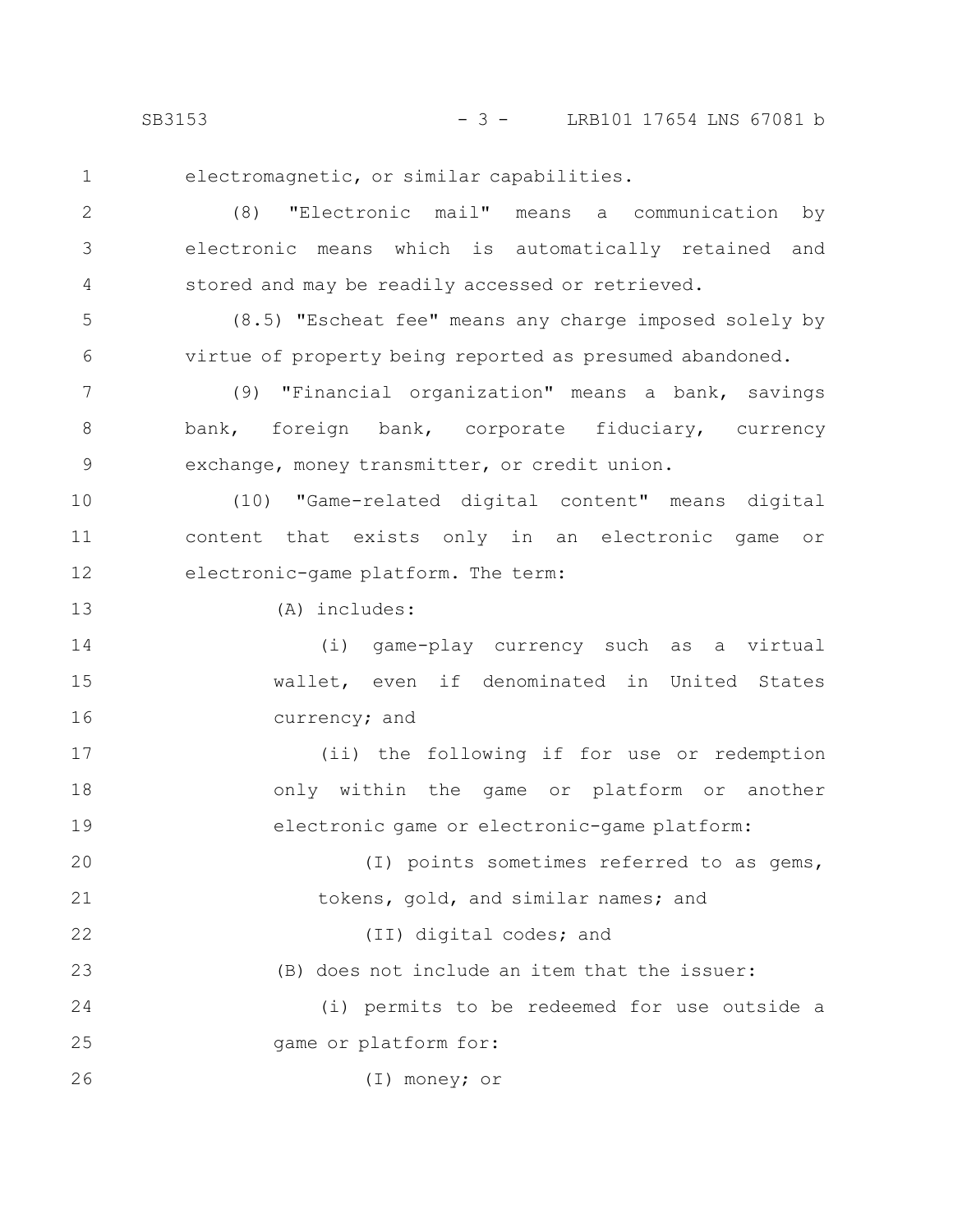(II) goods or services that have more than minimal value; or (ii) otherwise monetizes for use outside a game or platform. (11) "Gift card" means a record evidencing a promise made for consideration by the seller or issuer of the record that goods, services, or money will be provided to the owner of the record to the value or amount shown in the record that is either: (A) a record: (i) issued on a prepaid basis primarily for personal, family, or household purposes to a consumer in a specified amount; (ii) the value of which does not expire; (iii) that is not subject to a dormancy, inactivity, or post-sale service fee; (iv) that is redeemable upon presentation for goods or services; and (v) that, unless required by law, may not be redeemed for or converted into money or otherwise monetized by the issuer; or (B) a prepaid commercial mobile radio service, as defined in 47 C.F.R. 20.3, as amended. (12) "Holder" means a person obligated to hold for the account of, or to deliver or pay to, the owner, property subject to this Act. 1 2 3 4 5 6 7 8 9 10 11 12 13 14 15 16 17 18 19 20 21 22 23 24 25 26 SB3153 - 4 - LRB101 17654 LNS 67081 b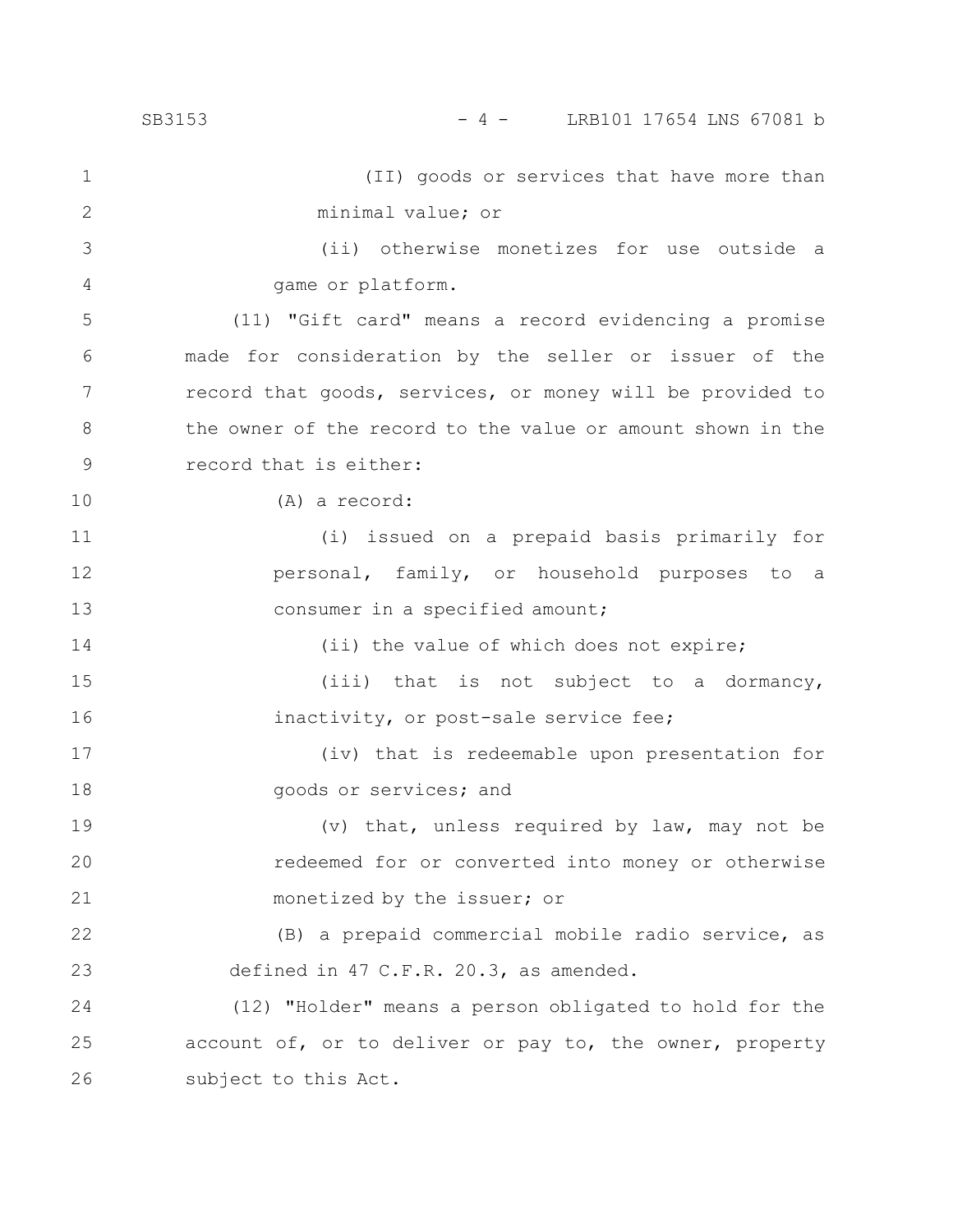SB3153 - 5 - LRB101 17654 LNS 67081 b

(13) "Insurance company" means an association, corporation, or fraternal or mutual-benefit organization, whether or not for profit, engaged in the business of providing life endowments, annuities, or insurance, including accident, burial, casualty, credit-life, contract-performance, dental, disability, fidelity, fire, health, hospitalization, illness, life, malpractice, marine, mortgage, surety, wage-protection, and worker-compensation insurance. 1 2 3 4 5 6 7 8 9

(14) "Loyalty card" means a record given without direct monetary consideration under an award, reward, benefit, loyalty, incentive, rebate, or promotional program which may be used or redeemed only to obtain goods or services or a discount on goods or services. The term does not include a record that may be redeemed for money or otherwise monetized by the issuer. 10 11 12 13 14 15 16

(15) "Mineral" means gas, oil, coal, oil shale, other gaseous liquid or solid hydrocarbon, cement material, sand and gravel, road material, building stone, chemical raw material, gemstone, fissionable and nonfissionable ores, colloidal and other clay, steam and other geothermal resources, and any other substance defined as a mineral by law of this State other than this Act. 17 18 19 20 21 22 23

(16) "Mineral proceeds" means an amount payable for extraction, production, or sale of minerals, or, on the abandonment of the amount, an amount that becomes payable 24 25 26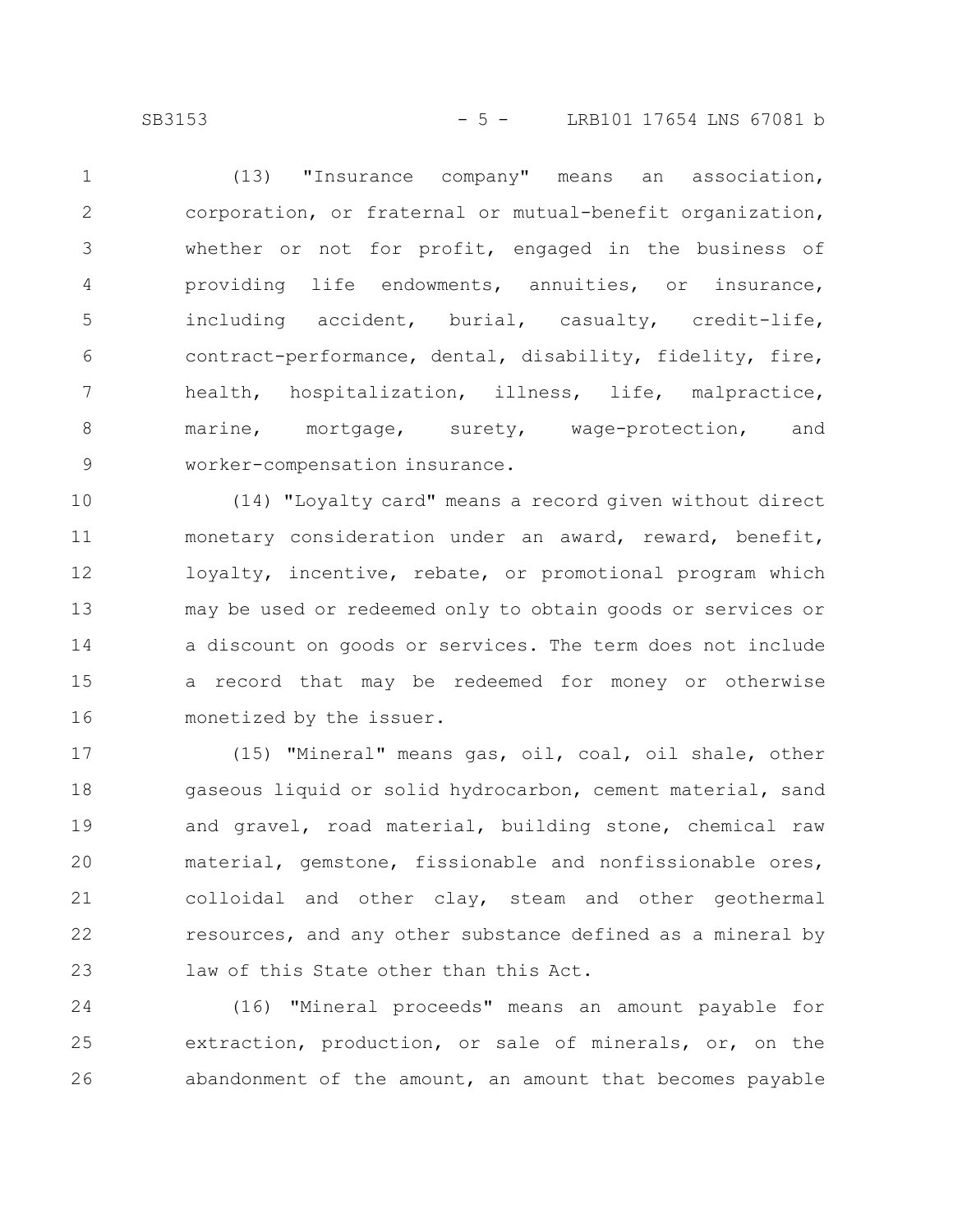after abandonment. The term includes an amount payable:

(A) for the acquisition and retention of a mineral lease, including a bonus, royalty, compensatory royalty, shut-in royalty, minimum royalty, and delay rental; 2 3 4 5

(B) for the extraction, production, or sale of minerals, including a net revenue interest, royalty, overriding royalty, extraction payment, and production payment; and 6 7 8 9

(C) under an agreement or option, including a joint-operating agreement, unit agreement, pooling agreement, and farm-out agreement. 10 11 12

(17) "Money order" means a payment order for a specified amount of money. The term includes an express money order and a personal money order on which the remitter is the purchaser. 13 14 15 16

(18) "Municipal bond" means a bond or evidence of indebtedness issued by a municipality or other political subdivision of a state. 17 18 19

(19) "Net card value" means the original purchase price or original issued value of a stored-value card, plus amounts added to the original price or value, minus amounts used and any service charge, fee, or dormancy charge permitted by law. 20 21 22 23 24

(20) "Non-freely transferable security" means a security that cannot be delivered to the administrator by 25 26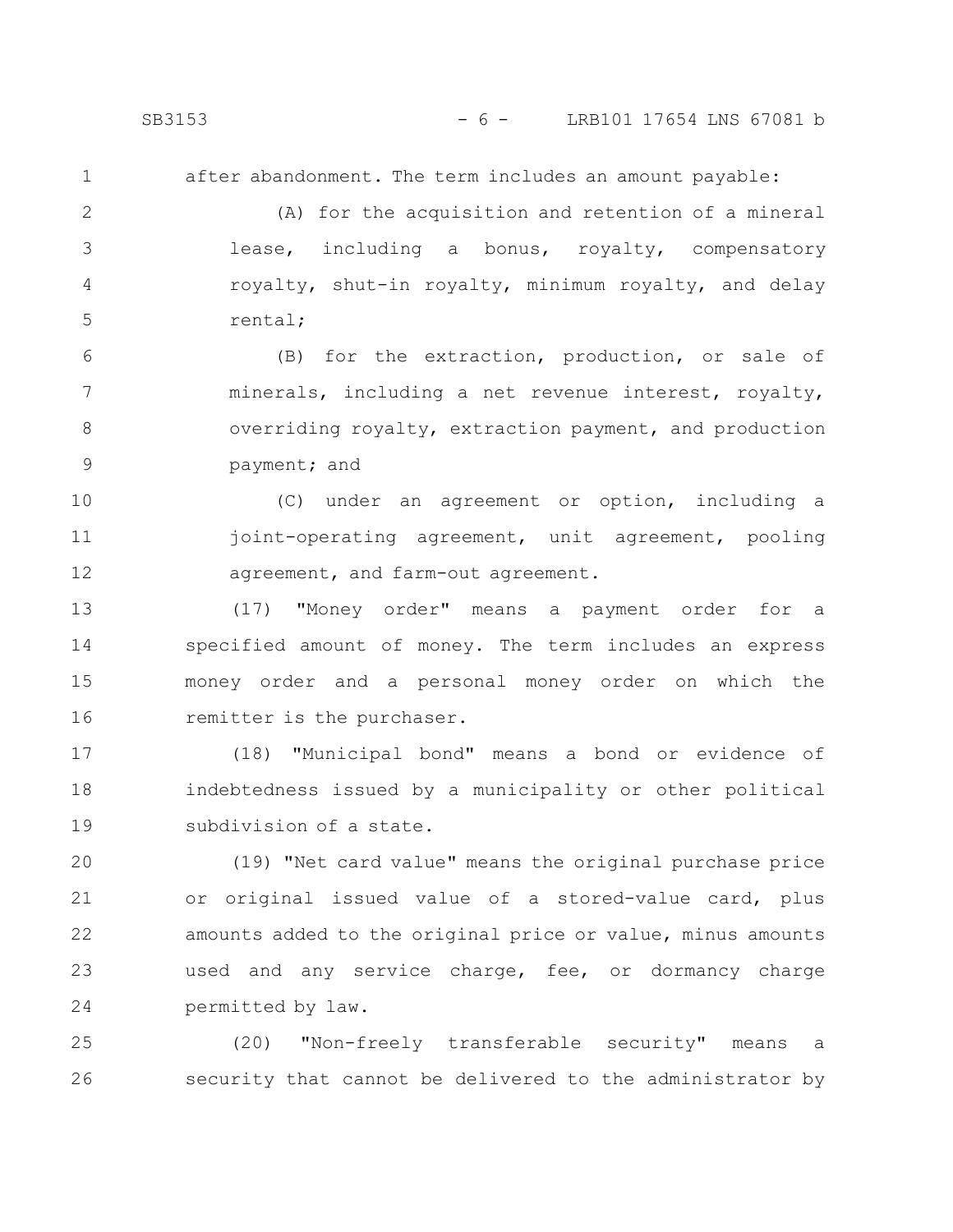the Depository Trust Clearing Corporation or similar custodian of securities providing post-trade clearing and settlement services to financial markets or cannot be delivered because there is no agent to effect transfer. The term includes a worthless security. 1 2 3 4 5

(21) "Owner", unless the context otherwise requires, means a person that has a legal, beneficial, or equitable interest in property subject to this Act or the person's legal representative when acting on behalf of the owner. The term includes: 6 7 8 9 10

11

(A) a depositor, for a deposit;

(B) a beneficiary, for a trust other than a deposit in trust; 12 13

(C) a creditor, claimant, or payee, for other property; and 14 15

(D) the lawful bearer of a record that may be used to obtain money, a reward, or a thing of value. 16 17

(22) "Payroll card" means a record that evidences a payroll-card account as defined in Regulation E, 12 CFR Part 1005, as amended. 18 19 20

(23) "Person" means an individual, estate, business association, public corporation, government or governmental subdivision, agency, or instrumentality, or other legal entity, whether or not for profit. 21 22 23 24

(24) "Property" means tangible property described in Section 15-201 or a fixed and certain interest in 25 26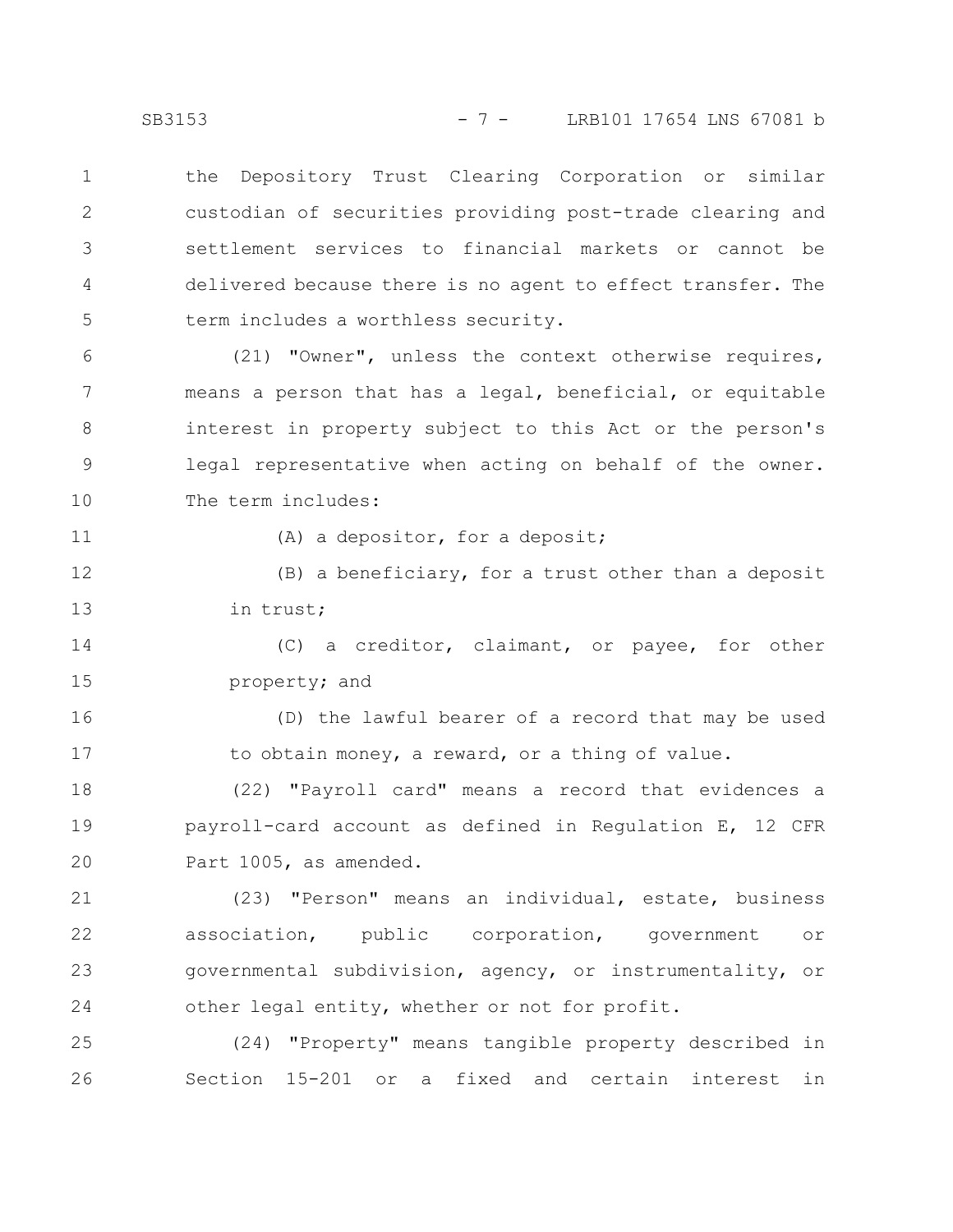SB3153 - 8 - LRB101 17654 LNS 67081 b

intangible property held, issued, or owed in the course of a holder's business or by a government, governmental subdivision, agency, or instrumentality. The term: (A) includes all income from or increments to the property; (B) includes property referred to as or evidenced by: (i) money, virtual currency, interest, or a dividend, check, draft, deposit, or payroll card; (ii) a credit balance, customer's overpayment, stored-value card, security deposit, refund, credit memorandum, unpaid wage, unused ticket for which the issuer has an obligation to provide a refund, mineral proceeds, or unidentified remittance; (iii) a security except for: (I) a worthless security; or (II) a security that is subject to a lien, legal hold, or restriction evidenced on the records of the holder or imposed by operation of law, if the lien, legal hold, or restriction restricts the holder's or owner's ability to receive, transfer, sell, or otherwise negotiate the security; (iv) a bond, debenture, note, or other evidence of indebtedness; 1 2 3 4 5 6 7 8 9 10 11 12 13 14 15 16 17 18 19 20 21 22 23 24 25 26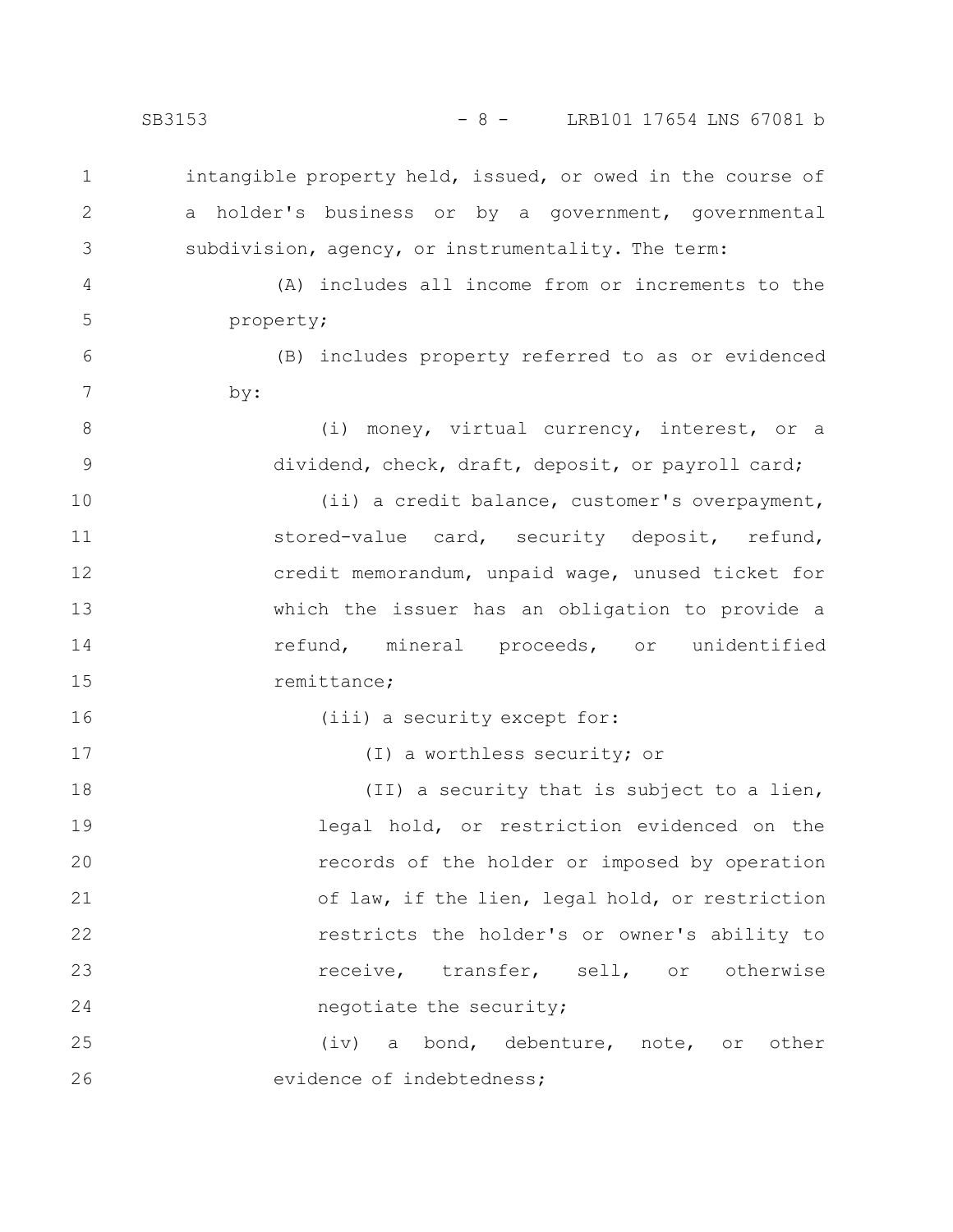16

17

(v) money deposited to redeem a security, make a distribution, or pay a dividend; 1 2

(vi) an amount due and payable under an annuity contract or insurance policy; 3 4

(vii) an amount distributable from a trust or custodial fund established under a plan to provide health, welfare, pension, vacation, severance, retirement, death, stock purchase, profit-sharing, employee-savings, supplemental-unemployment insurance, or a similar benefit; and 5 6 7 8 9 10

(viii) any instrument on which a financial organization or business association is directly liable; and 11 12 13

(C) does not include: 14

(i) game-related digital content;

(ii) a loyalty card;

(iii) a gift card; or

(iv) funds on deposit or held in trust pursuant to Section 16 of the Illinois Pre-Need Cemetery Sales Act. 18 19 20

(25) "Putative holder" means a person believed by the administrator to be a holder, until the person pays or delivers to the administrator property subject to this Act or the administrator or a court makes a final determination that the person is or is not a holder. 21 22 23 24 25

(26) "Record" means information that is inscribed on a 26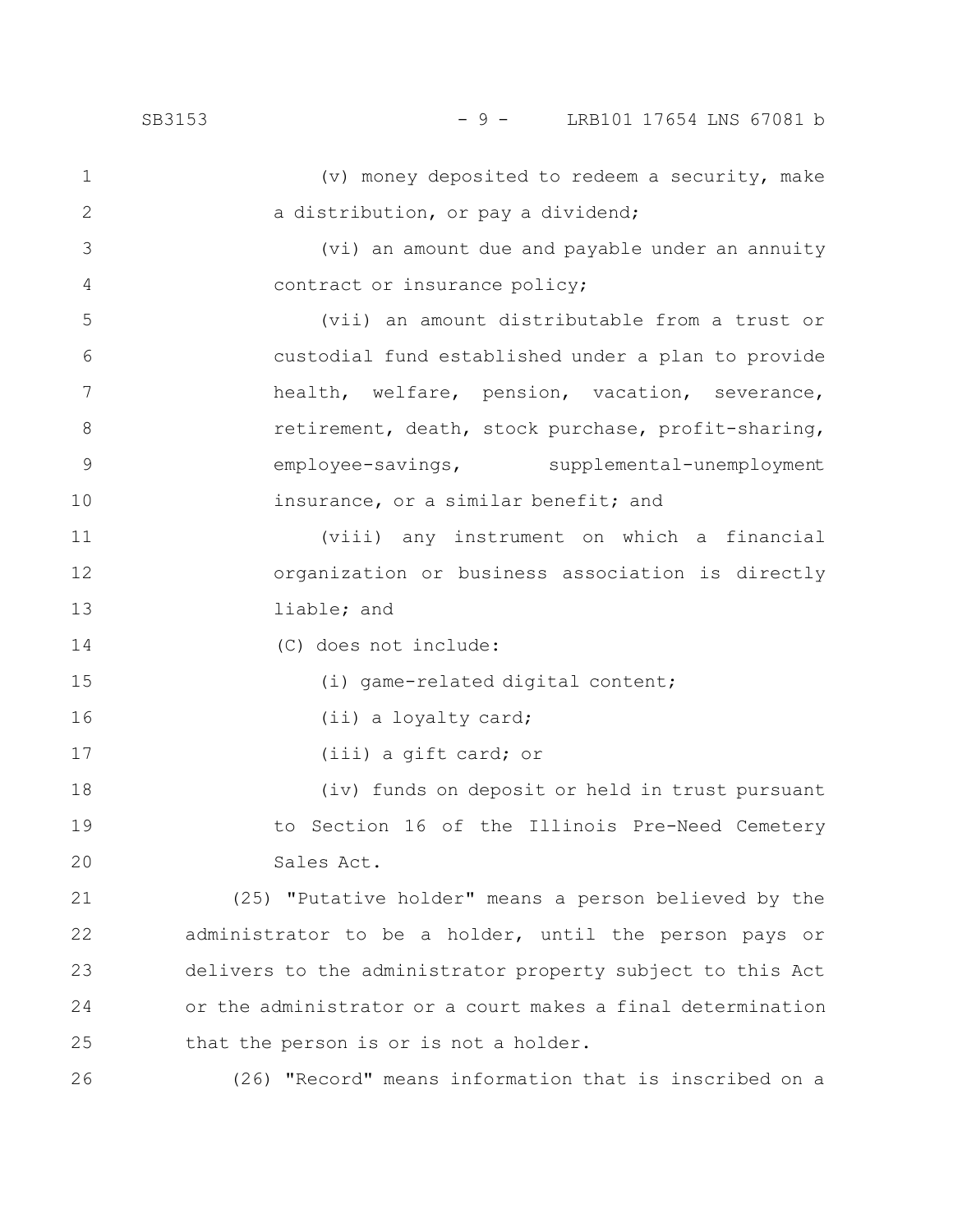tangible medium or that is stored in an electronic or other medium and is retrievable in perceivable form. The phrase "records of the holder" includes records maintained by a third party that has contracted with the holder. 1 2 3 4

5

6

7

(27) "Security" means:

(A) a security as defined in Article 8 of the Uniform Commercial Code;

(B) a security entitlement as defined in Article 8 of the Uniform Commercial Code, including a customer security account held by a registered broker-dealer, to the extent the financial assets held in the security account are not: 8 9 10 11 12

(i) registered on the books of the issuer in the name of the person for which the broker-dealer holds the assets; 13 14 15

(ii) payable to the order of the person; or (iii) specifically indorsed to the person; or (C) an equity interest in a business association not included in subparagraph (A) or (B). 16 17 18 19

(28) "Sign" means, with present intent to authenticate or adopt a record: 20 21

(A) to execute or adopt a tangible symbol; or (B) to attach to or logically associate with the record an electronic symbol, sound, or process. (29) "State" means a state of the United States, the District of Columbia, the Commonwealth of Puerto Rico, the 22 23 24 25 26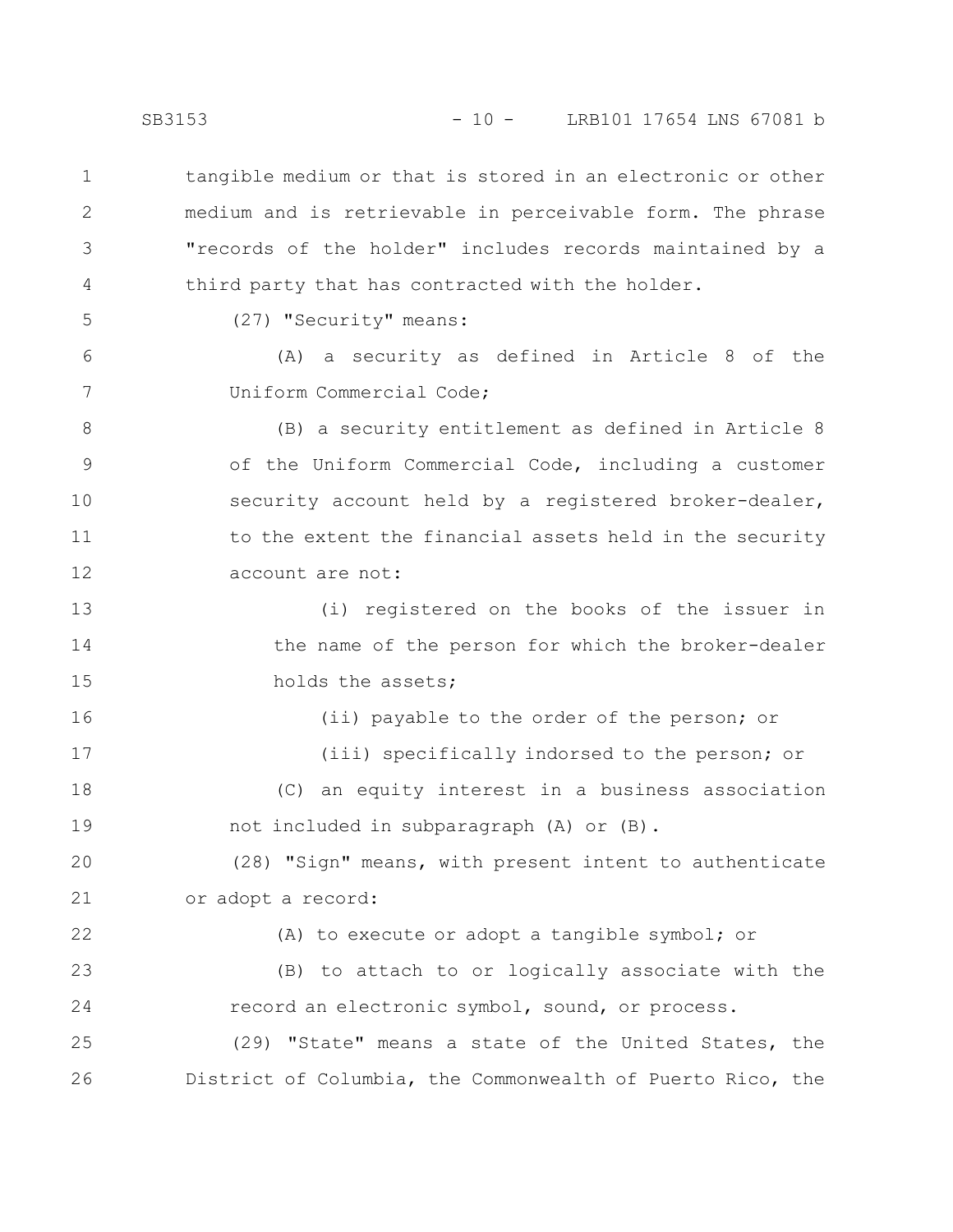United States Virgin Islands, or any territory or insular possession subject to the jurisdiction of the United States. 1 2 3

(30) "Stored-value card" means a card, code, or other device that is: 4 5

(A) issued on a prepaid basis primarily for personal, family, or household purposes to a consumer in a specified amount, whether or not that amount may be increased or reloaded in exchange for payment; and 6 7 8 9

(B) redeemable upon presentation at multiple unaffiliated merchants for goods or services or usable at automated teller machines; and 10 11 12

"Stored-value card" does not include a gift card, payroll card, loyalty card, or game-related digital content. 13 14 15

(31) "Utility" means a person that owns or operates for public use a plant, equipment, real property, franchise, or license for the following public services: 16 17 18

19

(A) transmission of communications or information;

(B) production, storage, transmission, sale, delivery, or furnishing of electricity, water, steam, or gas; or 20 21 22

(C) provision of sewage or septic services, or trash, garbage, or recycling disposal. 23 24

(32) "Virtual currency" means any type of a digital unit, including cryptocurrency, representation 25 26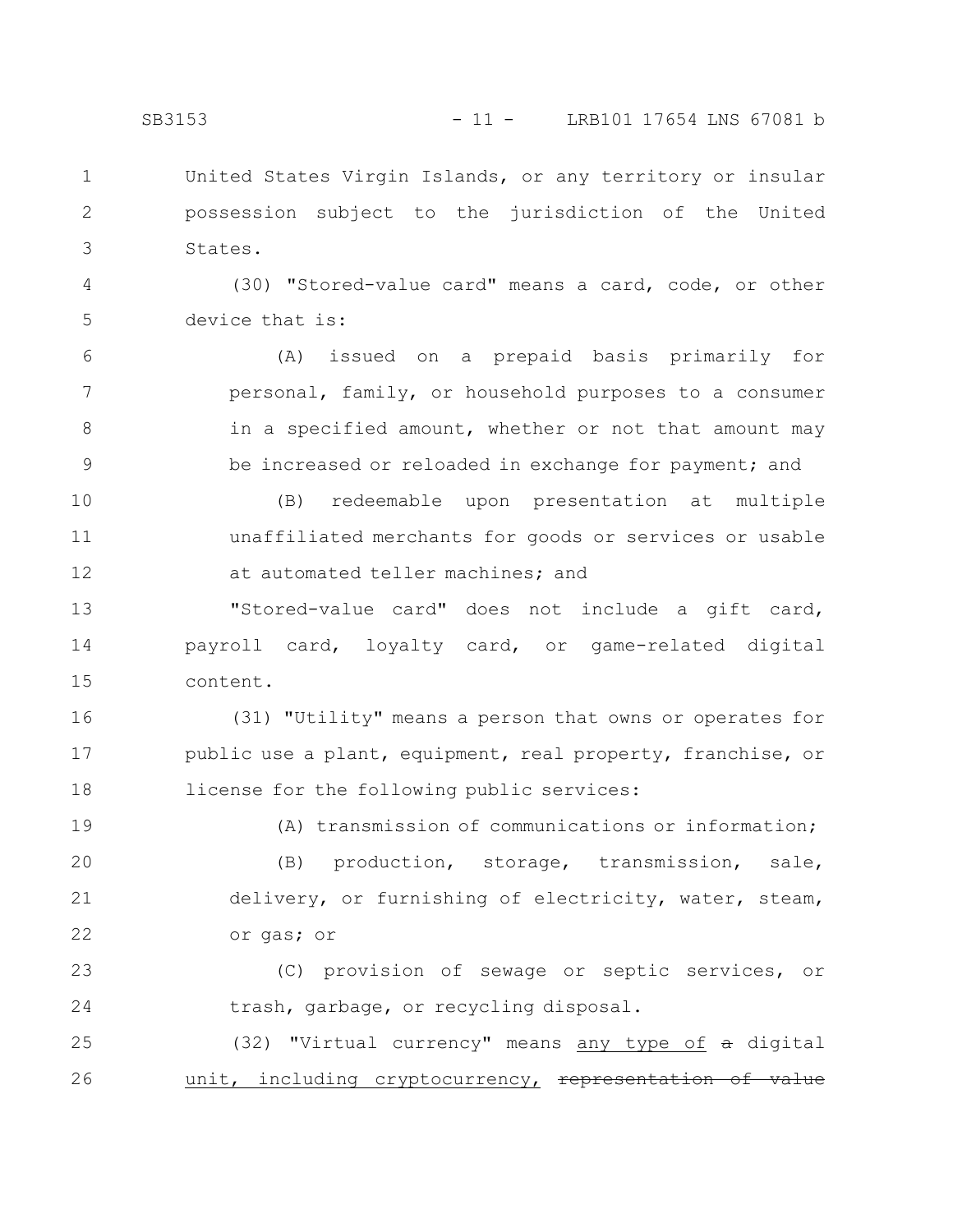SB3153 - 12 - LRB101 17654 LNS 67081 b

used as a medium of exchange, unit of account, or form of digitally stored store of value, which does not have legal tender status recognized by the United States. The term does not include: 1 2 3 4

(A) the software or protocols governing the transfer of the digital representation of value; 5 6

(B) game-related digital content; or

7

8

(C) a loyalty card or gift card.

(33) "Worthless security" means a security whose cost of liquidation and delivery to the administrator would exceed the value of the security on the date a report is due under this Act. 9 10 11 12

(Source: P.A. 100-22, eff. 1-1-18; 100-566, eff. 1-1-18; 101-552, eff. 1-1-20.) 13 14

(765 ILCS 1026/15-201) 15

Sec. 15-201. When property presumed abandoned. Subject to Section 15-210, the following property is presumed abandoned if it is unclaimed by the apparent owner during the period specified below: 16 17 18 19

20

(1) a traveler's check, 15 years after issuance;

21

(2) a money order, 7 years after issuance;

(3) any instrument on which a financial organization or business association is directly liable, 3 years after issuance; 22 23 24

25

(4) a state or municipal bond, bearer bond, or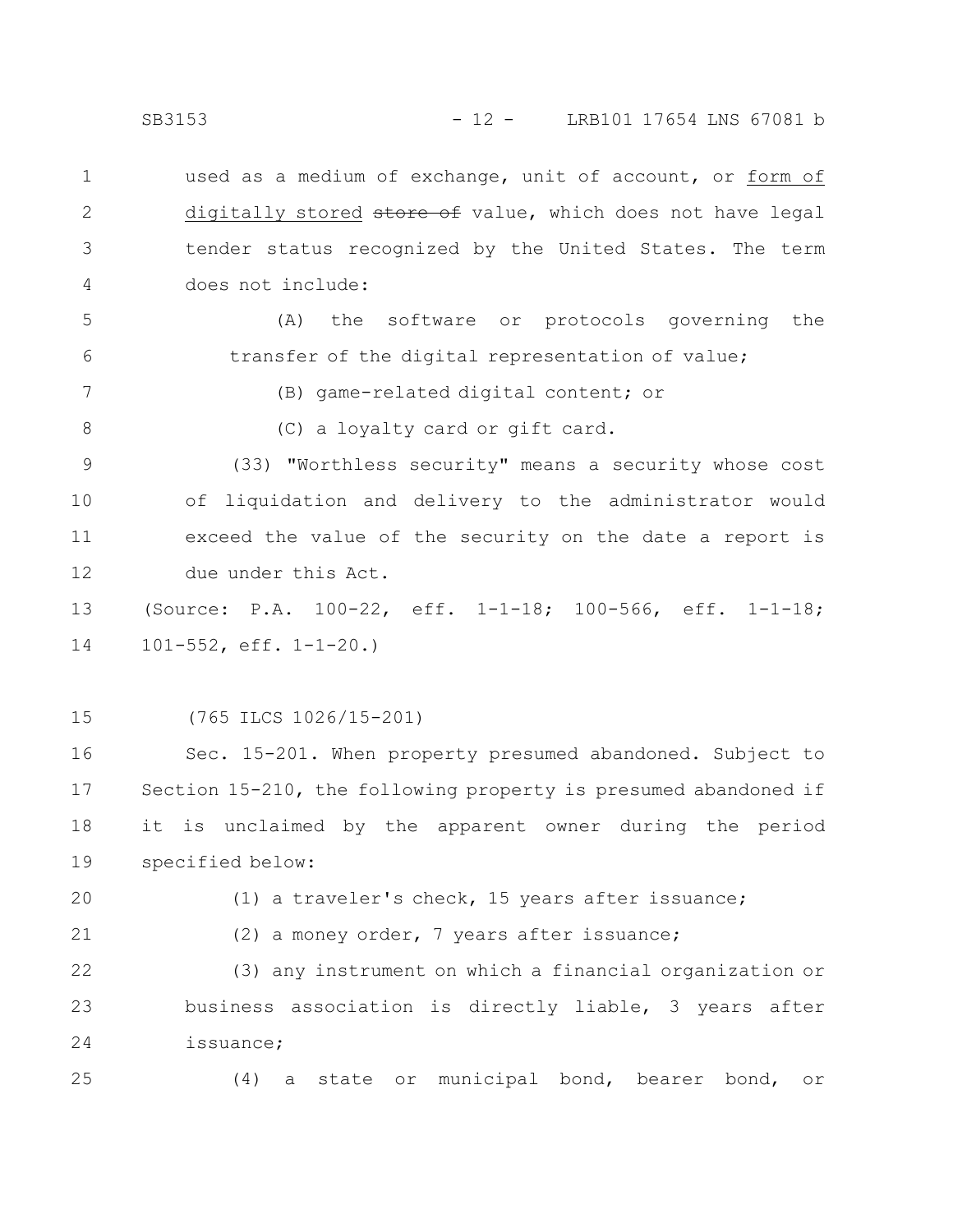2

3

- original-issue-discount bond, 3 years after the earliest of the date the bond matures or is called or the obligation to pay the principal of the bond arises;
- (5) a debt of a business association, 3 years after the obligation to pay arises; 4 5
- (6) a demand, savings, or time deposit, 3 years after the later of maturity or the date of the last indication of interest in the property by the apparent owner, except for a deposit that is automatically renewable, 3 years after its initial date of maturity unless the apparent owner consented in a record on file with the holder to renewal at or about the time of the renewal; 6 7 8 9 10 11 12
- (6.5) virtual currency, 5 years after the last indication of interest in the property; 13 14

(7) money or a credit owed to a customer as a result of a retail business transaction, other than in-store credit for returned merchandise, 3 years after the obligation arose; 15 16 17 18

(8) an amount owed by an insurance company on a life or endowment insurance policy or an annuity contract that has matured or terminated, 3 years after the obligation to pay arose under the terms of the policy or contract or, if a policy or contract for which an amount is owed on proof of death has not matured by proof of the death of the insured or annuitant, as follows: 19 20 21 22 23 24 25

26

(A) with respect to an amount owed on a life or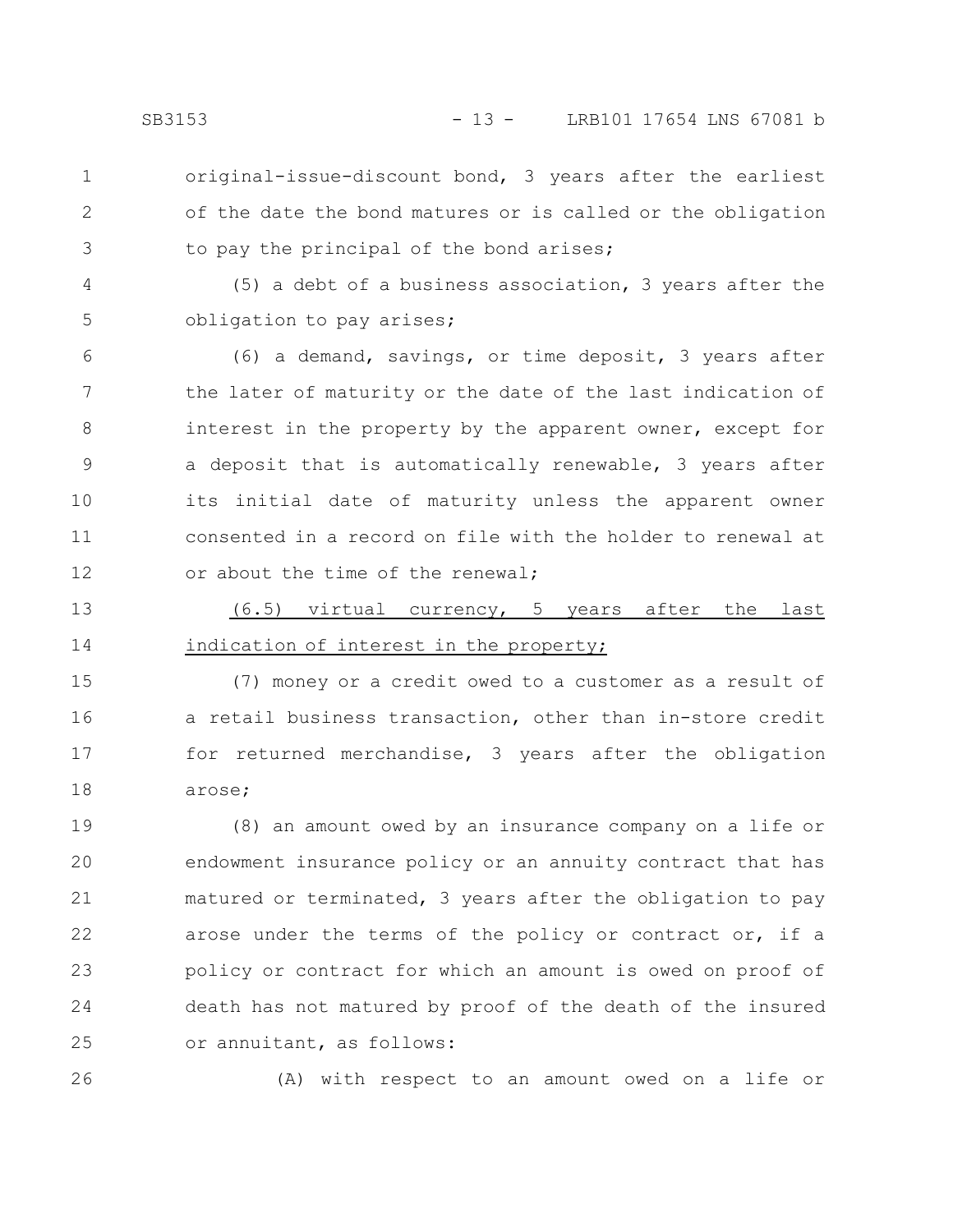endowment insurance policy, the earlier of: (i) 3 years after the death of the insured; or (ii) 2 years after the insured has attained, or would have attained if living, the limiting age under the mortality table on which the reserve for the policy is based; and (B) with respect to an amount owed on an annuity contract, 3 years after the death of the annuitant. (9) funds on deposit or held in trust pursuant to the Illinois Funeral or Burial Funds Act, the earliest of: (A) 2 years after the date of death of the beneficiary; (B) one year after the date the beneficiary has attained, or would have attained if living, the age of 105 where the holder does not know whether the beneficiary is deceased; (C) 40 years after the contract for prepayment was executed, unless the apparent owner has indicated an interest in the property more than 40 years after the contract for prepayment was executed, in which case, 3 years after the last indication of interest in the property by the apparent owner; (10) property distributable by a business association in the course of dissolution or distributions from the 1 2 3 4 5 6 7 8 9 10 11 12 13 14 15 16 17 18 19 20 21 22 23 24

termination of a retirement plan, one year after the property becomes distributable; 25 26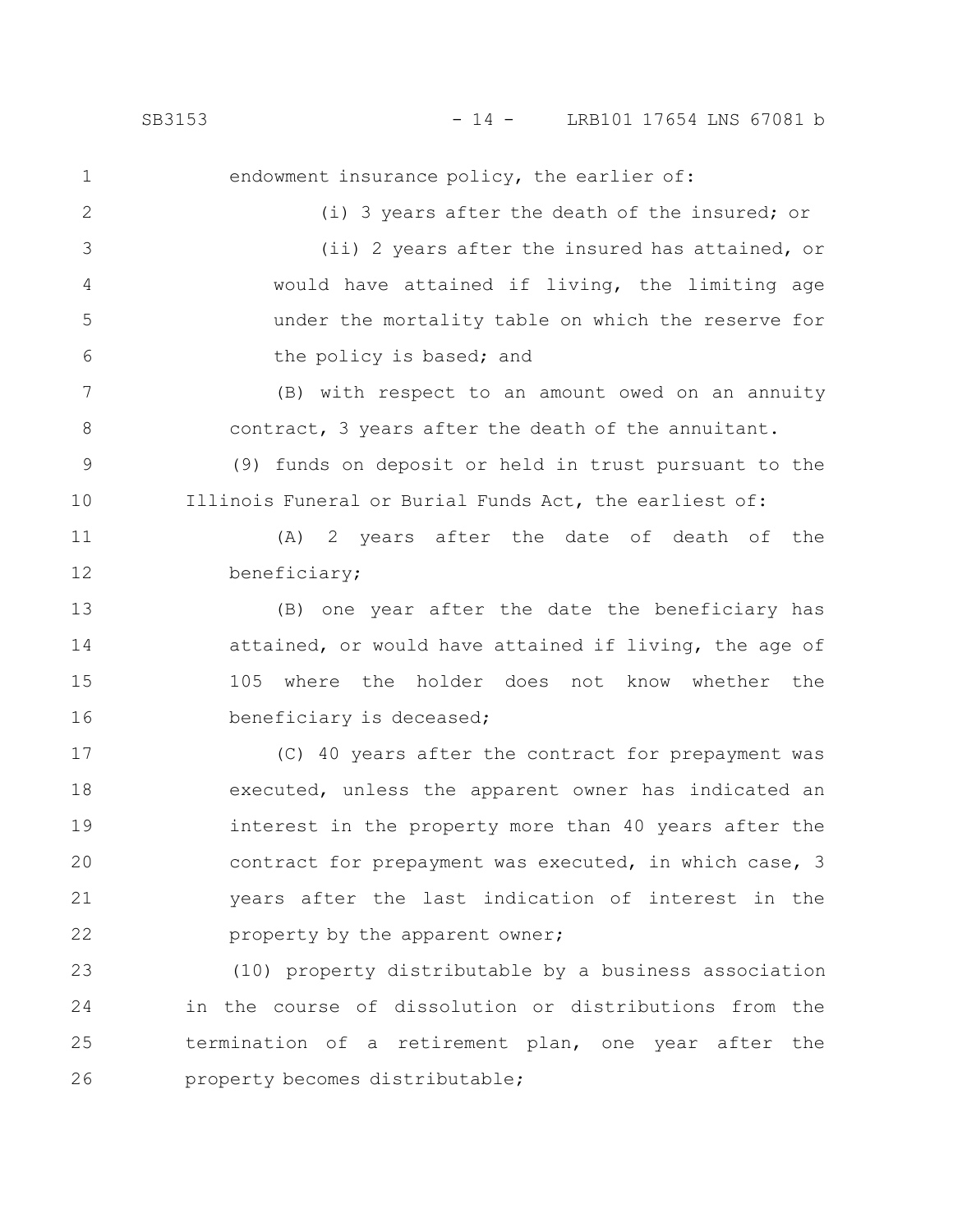(11) property held by a court, including property received as proceeds of a class action, 3 years after the property becomes distributable; 1 2 3

(12) property held by a government or governmental subdivision, agency, or instrumentality, including municipal bond interest and unredeemed principal under the administration of a paying agent or indenture trustee, 3 years after the property becomes distributable; 4 5 6 7 8

(13) wages, commissions, bonuses, or reimbursements to which an employee is entitled, or other compensation for personal services, including amounts held on a payroll card, one year after the amount becomes payable; 9 10 11 12

(14) a deposit or refund owed to a subscriber by a utility, one year after the deposit or refund becomes payable, except that any capital credits or patronage capital retired, returned, refunded or tendered to a member of an electric cooperative, as defined in Section 3.4 of the Electric Supplier Act, or a telephone or telecommunications cooperative, as defined in Section 13-212 of the Public Utilities Act, that has remained unclaimed by the person appearing on the records of the entitled cooperative for more than 2 years, shall not be subject to, or governed by, any other provisions of this Act, but rather shall be used by the cooperative for the benefit of the general membership of the cooperative; and (15) property not specified in this Section or Sections 13 14 15 16 17 18 19 20 21 22 23 24 25 26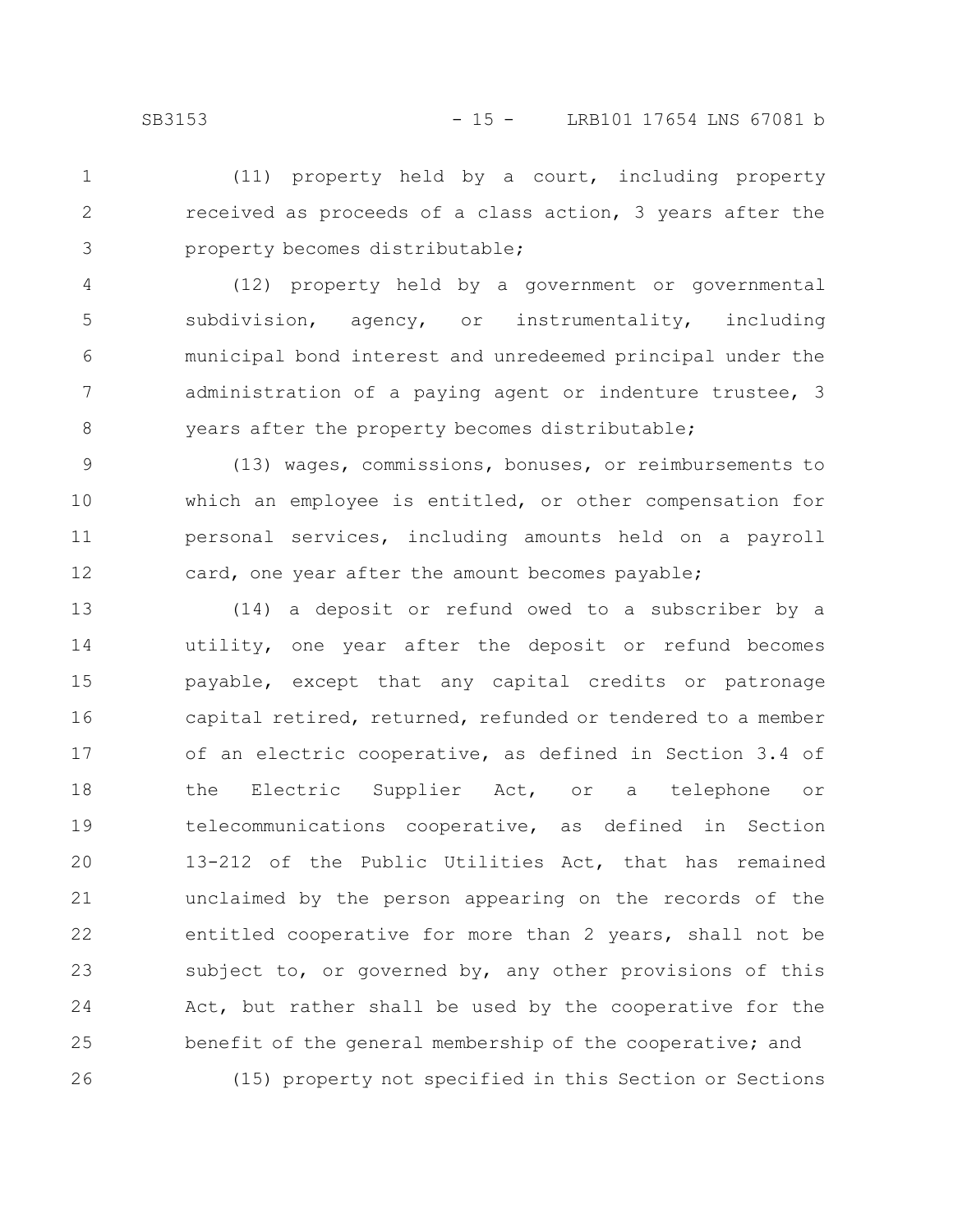- 
- 15-202 through 15-208, the earlier of 3 years after the owner first has a right to demand the property or the obligation to pay or distribute the property arises. 1 2 3

Notwithstanding anything to the contrary in this Section 15-201, and subject to Section 15-210, a deceased owner cannot indicate interest in his or her property. If the owner is deceased and the abandonment period for the owner's property specified in this Section 15-201 is greater than 2 years, then the property, other than an amount owed by an insurance company on a life or endowment insurance policy or an annuity contract that has matured or terminated, shall instead be presumed abandoned 2 years from the date of the owner's last indication of interest in the property. 4 5 6 7 8 9 10 11 12 13

(Source: P.A. 100-22, eff. 1-1-18; 100-566, eff. 1-1-18; 101-552, eff. 1-1-20.) 14 15

(765 ILCS 1026/15-202) 16

Sec. 15-202. When tax-deferred and tax-exempt retirement accounts account presumed abandoned. 17 18

(a) Subject to Section 15-210, property held in a pension account or retirement account that qualifies for tax deferral or tax exemption under the income-tax laws of the United States is presumed abandoned if it is unclaimed by the apparent owner after the later of: 19 20 21 22 23

- 24
- (1) 3 years after the following dates:

(A) except as in subparagraph (B), the date a 25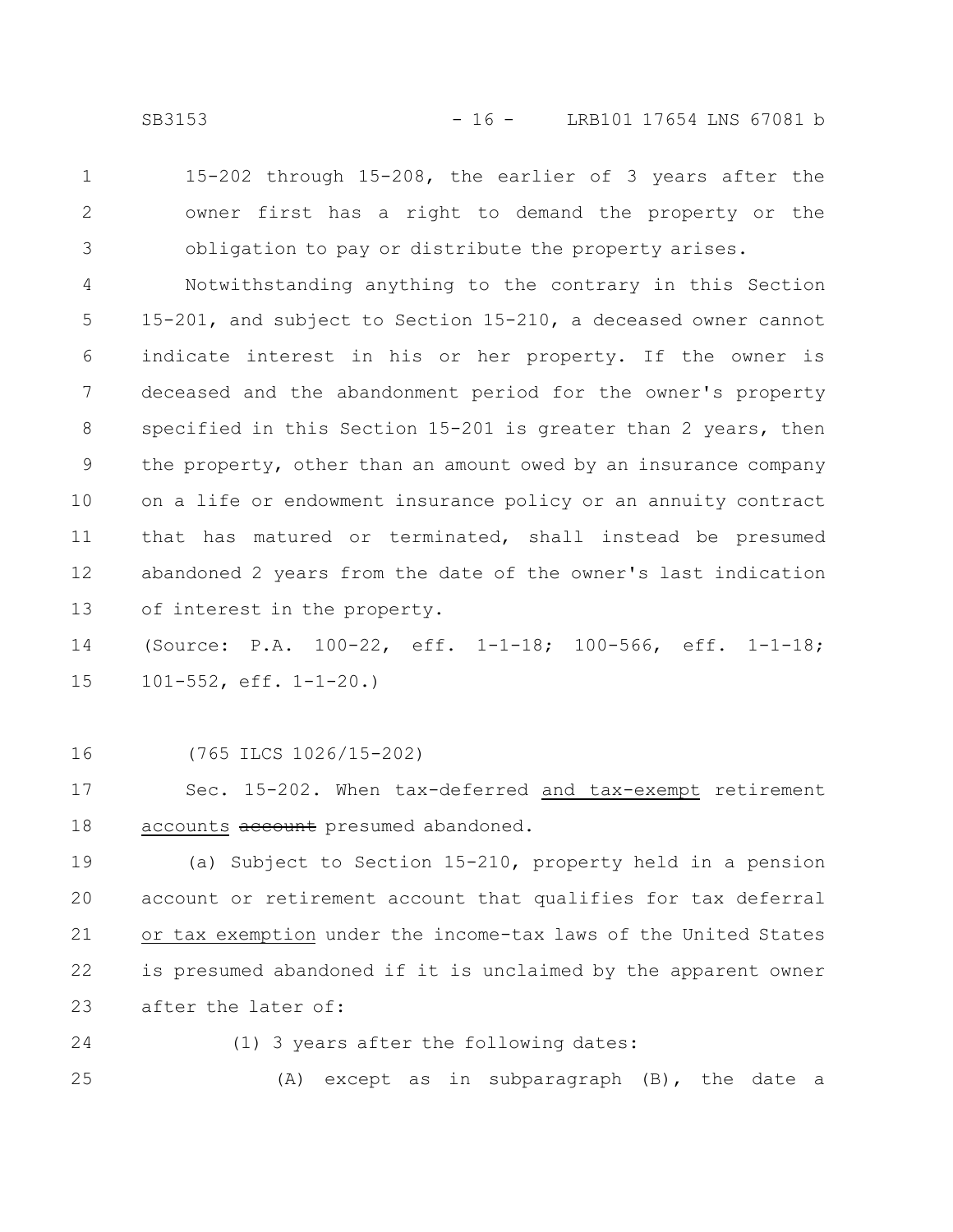communication sent by the holder by first-class United States mail to the apparent owner is returned to the holder undelivered by the United States Postal Service; or 1 2 3 4

(B) if such communication is re-sent within 30 days after the date the first communication is returned undelivered, the date the second communication was returned undelivered by the United States Postal Service; or 5 6 7 8 9

(2) the earlier of the following dates:

(A) 3 years after the date the apparent owner becomes 72  $70.5$  years of age, if determinable by the holder; or 11 12 13

(B) one year after the date of mandatory distribution following death if the Internal Revenue Code requires distribution to avoid a tax penalty and the holder: 14 15 16 17

(i) receives confirmation of the death of the apparent owner in the ordinary course of its business; or 18 19 20

(ii) confirms the death of the apparent owner under subsection (b). 21 22

(b) If a holder in the ordinary course of its business receives notice or an indication of the death of an apparent owner and subsection (a)(2) applies, the holder shall attempt not later than 90 days after receipt of the notice or 23 24 25 26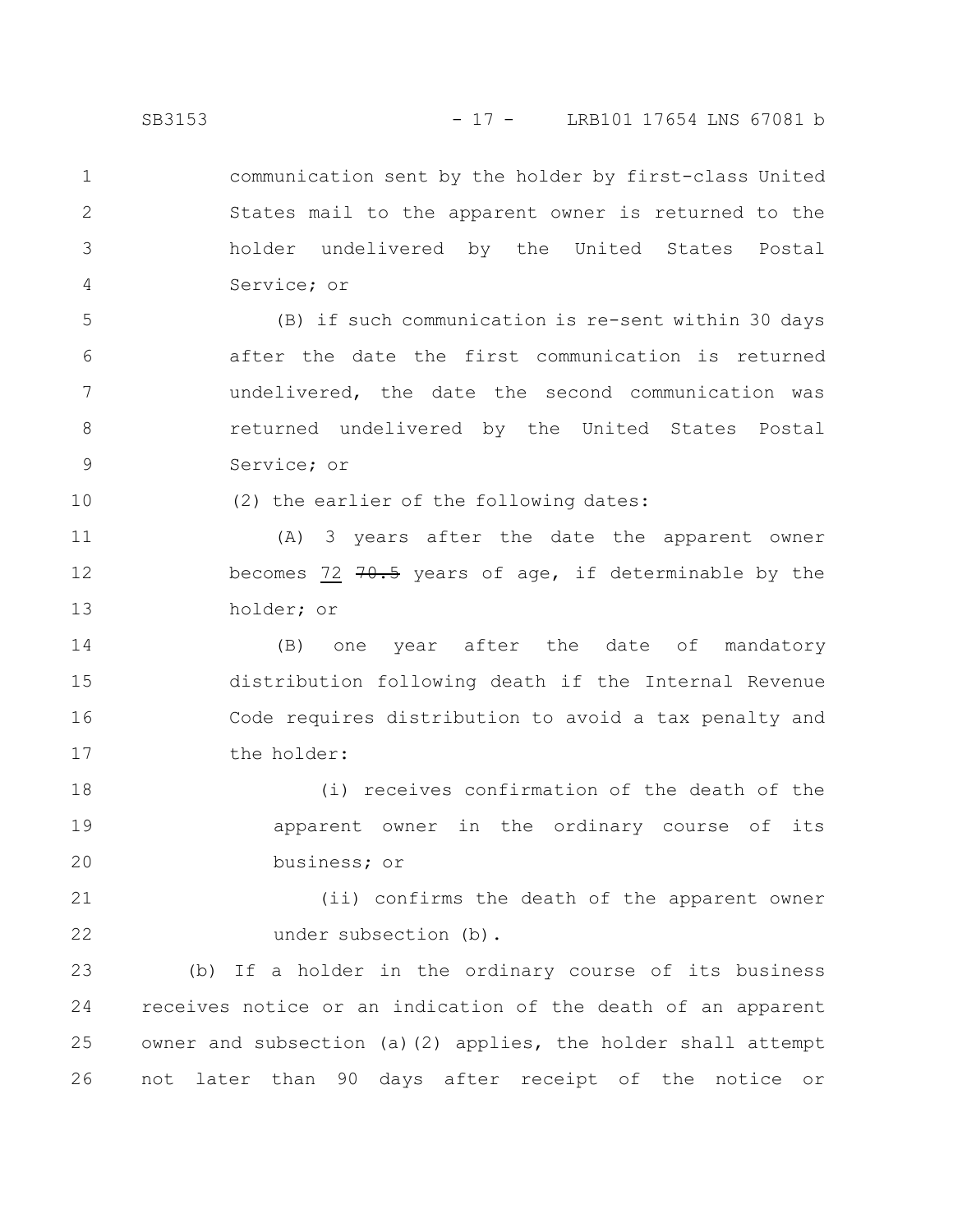indication to confirm whether the apparent owner is deceased.

(c) If the holder does not send communications to the apparent owner of an account described in subsection (a) by first-class United States mail on at least an annual basis, the holder shall attempt to confirm the apparent owner's interest in the property by sending the apparent owner an electronic-mail communication not later than 2 years after the apparent owner's last indication of interest in the property. However, the holder promptly shall attempt to contact the apparent owner by first-class United States mail if: 2 3 4 5 6 7 8 9 10

(1) the holder does not have information needed to send the apparent owner an electronic mail communication or the holder believes that the apparent owner's electronic mail address in the holder's records is not valid; 11 12 13 14

(2) the holder receives notification that the electronic-mail communication was not received; or 15 16

(3) the apparent owner does not respond to the electronic-mail communication within 30 days after the communication was sent. 17 18 19

(d) If first-class United States mail sent under subsection (c) is returned to the holder undelivered by the United States Postal Service, the property is presumed abandoned 3 years after the later of: 20 21 22 23

(1) except as in paragraph (2), the date a communication to contact the apparent owner sent by first-class United States mail is returned to the holder 24 25 26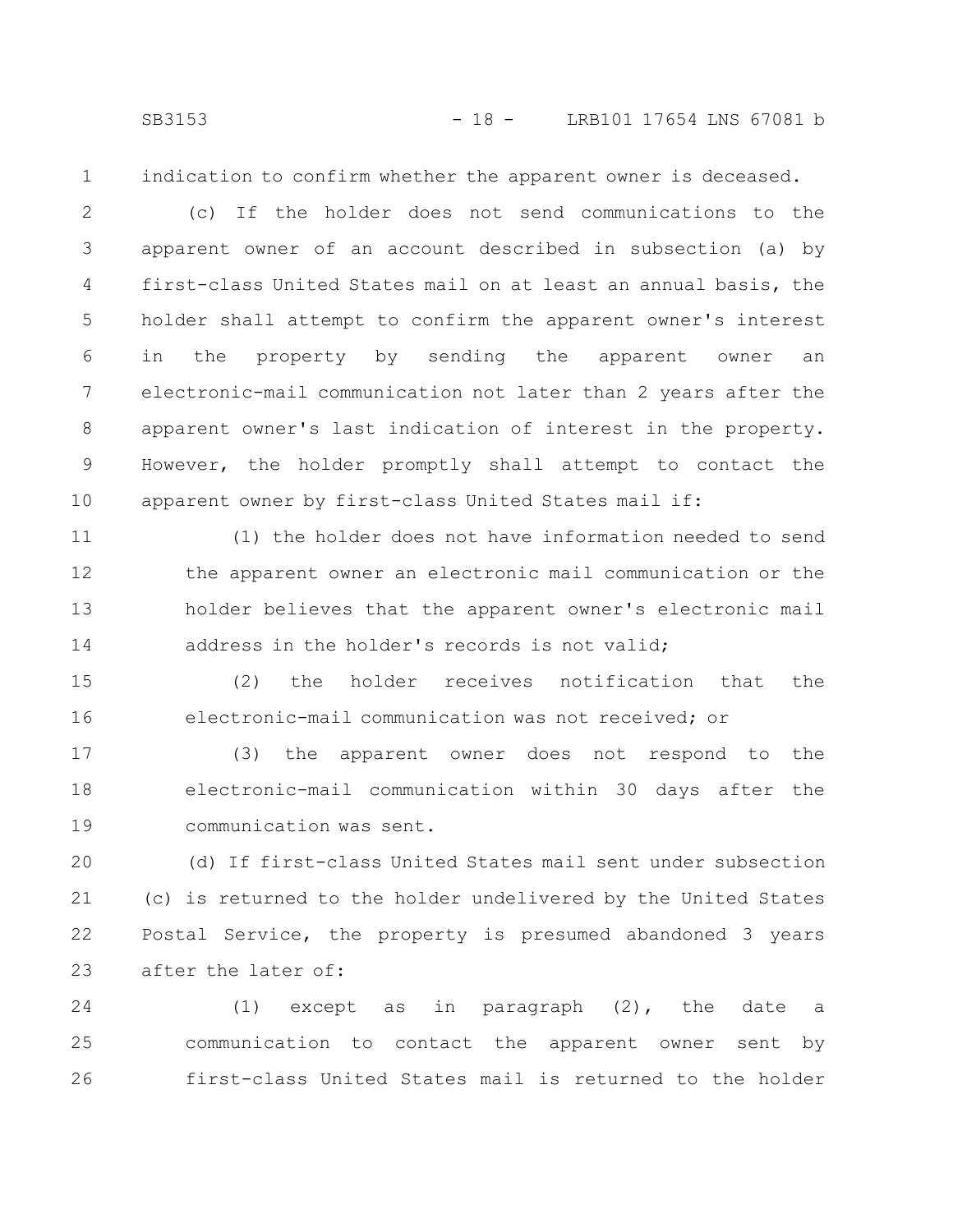SB3153 - 19 - LRB101 17654 LNS 67081 b

undelivered; 1

(2) if such communication is re-sent within 30 days after the date the first communication is returned undelivered, the date the second communication was returned undelivered; or 2 3 4 5

(3) the date established by subsection (a)(2). (Source: P.A. 100-22, eff. 1-1-18.) 6 7

(765 ILCS 1026/15-213) 8

Sec. 15-213. United States savings bonds. 9

(a) As used in this Section, "United States savings bond" means property, tangible or intangible, in the form of a savings bond issued by the United States Treasury, whether in paper, electronic, or paperless form, along with all proceeds thereof in the possession of the administrator. 10 11 12 13 14

(b) Notwithstanding any provision of this Act to the contrary, a United States savings bond subject to this Section or held or owing in this State by any person is presumed abandoned when such bond has remained unclaimed and unredeemed for 5 years after its date of final extended maturity. 15 16 17 18 19

(c) United States savings bonds that are presumed abandoned and unclaimed under subsection (b) shall escheat to the State of Illinois and all property rights and legal title to and ownership of the United States savings bonds, or proceeds from the bonds, including all rights, powers, and privileges of survivorship of any owner, co-owner, or beneficiary, shall vest 20 21 22 23 24 25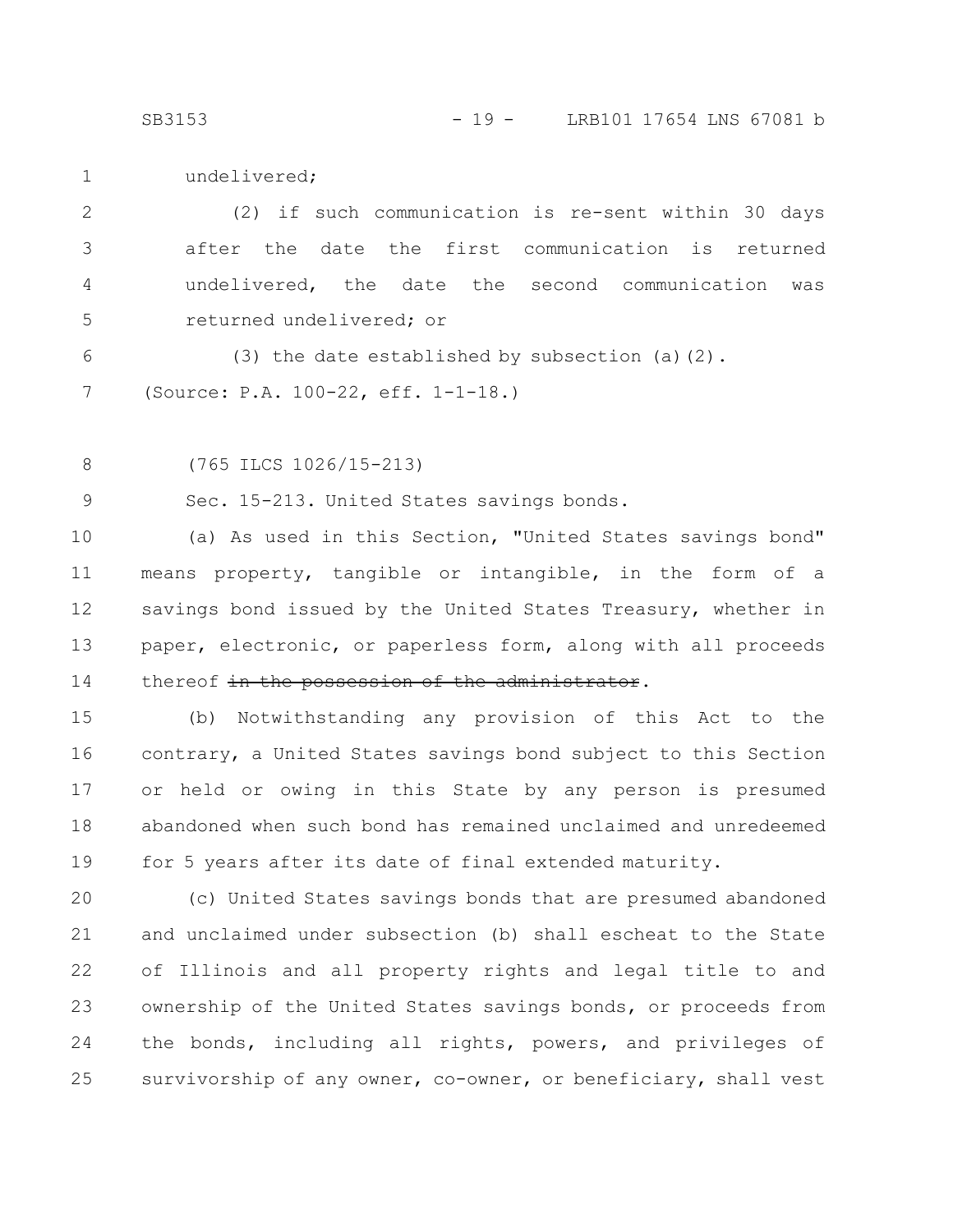solely in the State according to the procedure set forth in subsections (d) through (f). 1 2

(d) Within 180 days after a United States savings bond has been presumed abandoned, in the absence of a claim having been filed with the administrator for the savings bond, the administrator shall commence a civil action in the Circuit Court of Sangamon County for a determination that the United States savings bonds has escheated to the State. The administrator may postpone the bringing of the action until sufficient United States savings bonds have accumulated in the administrator's custody to justify the expense of the proceedings. 3 4 5 6 7 8 9 10 11 12

(e) The administrator shall make service by publication in the civil action in accordance with Sections 2-206 and 2-207 of the Code of Civil Procedure, which shall include the filing with the Circuit Court of Sangamon County of the affidavit required in Section 2-206 of that Code by an employee of the administrator with personal knowledge of the efforts made to contact the owners of United States savings bonds presumed abandoned under this Section. In addition to the diligent inquiries made pursuant to Section 2-206 of the Code of Civil Procedure, the administrator may also utilize additional discretionary means to attempt to provide notice to persons who may own a United States savings bond registered to a person with a last known address in the State of Illinois subject to a civil action pursuant to subsection (d). 13 14 15 16 17 18 19 20 21 22 23 24 25 26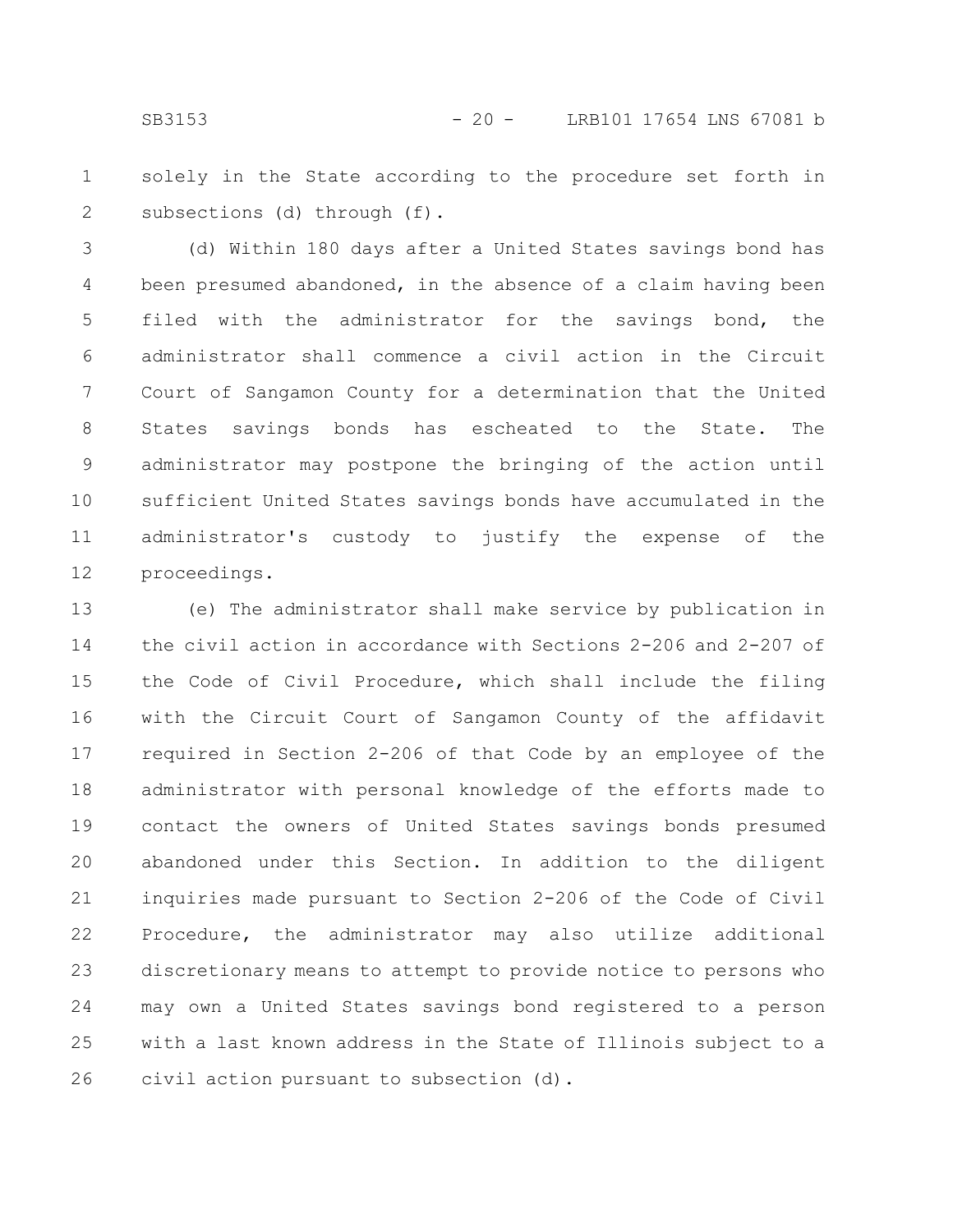(f) The owner of a United States savings bond registered to a person with a last known address in the State of Illinois subject to a civil action pursuant to subsection (d) may file a claim for such United States savings bond with either the administrator or by filing a claim in the civil action in the Circuit Court of Sangamon County in which the savings bond registered to that person is at issue prior to the entry of a final judgment by the Circuit Court pursuant to this subsection, and unless the Circuit Court determines that such United States savings bond is not owned by the claimant, then such United States savings bond shall no longer be presumed abandoned. If no person files a claim or appears at the hearing to substantiate a disputed claim or if the court determines that a claimant is not entitled to the property claimed by the claimant, then the court, if satisfied by evidence that the administrator has substantially complied with the laws of this State, shall enter a judgment that the United States savings bonds have escheated to this State, and all property rights and legal title to and ownership of such United States savings bonds or proceeds from such bonds, including all rights, powers, and privileges of survivorship of any owner, co-owner, or beneficiary, shall vest in this State. 1 2 3 4 5 6 7 8 9 10 11 12 13 14 15 16 17 18 19 20 21 22

(g) The administrator shall redeem from the Bureau of the Fiscal Service of the United States Treasury the United States savings bonds escheated to the State and deposit the proceeds from the redemption of United States savings bonds into the 23 24 25 26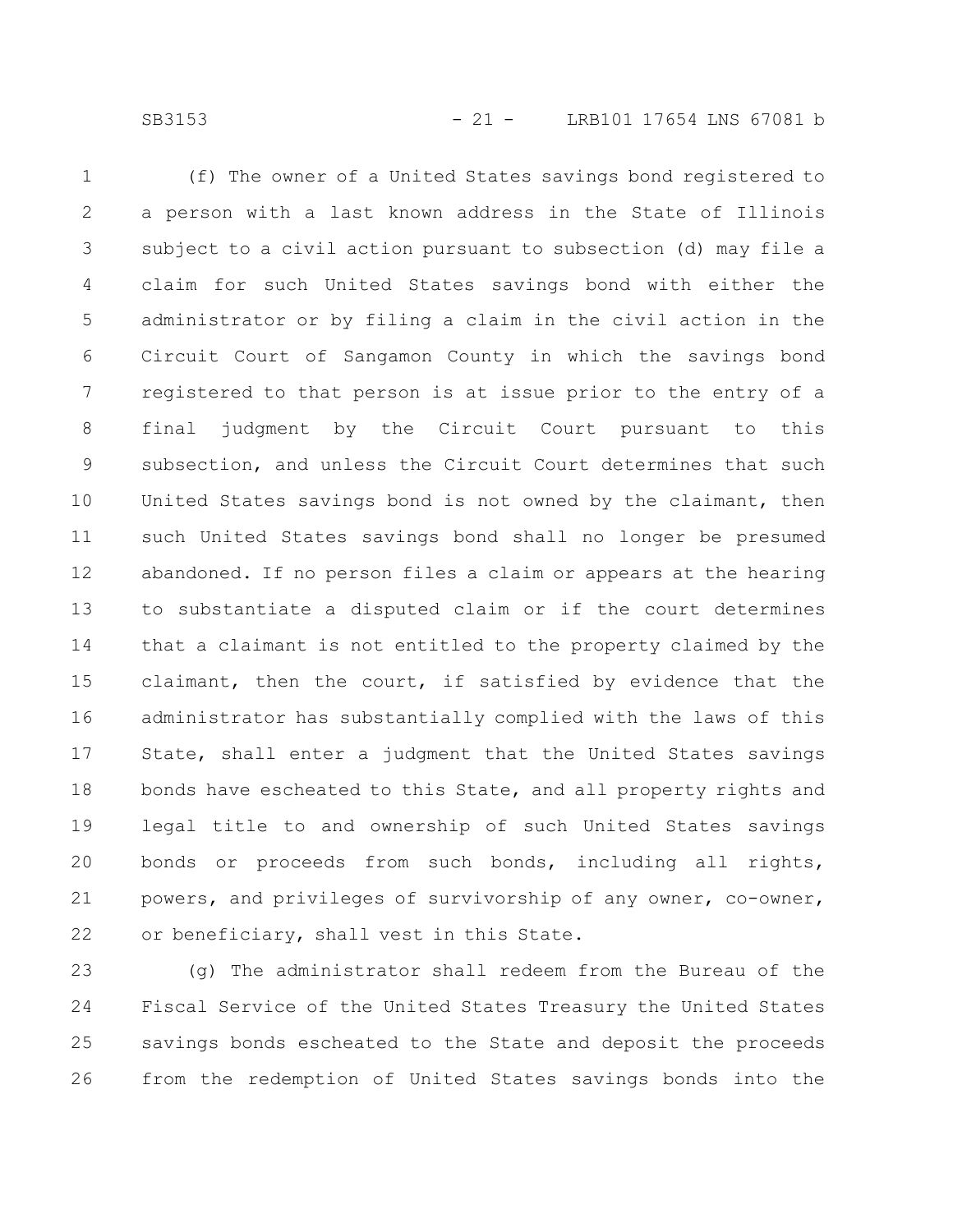Unclaimed Property Trust Fund. 1

(h) Any person making a claim for the United States savings bonds escheated to the State under this subsection, or for the proceeds from such bonds, may file a claim with the administrator. Upon providing sufficient proof of the validity of such person's claim, the administrator may, in his or her sole discretion, pay such claim. If payment has been made to any claimant, no action thereafter may be maintained by any other claimant against the State or any officer thereof for or on account of such funds. 2 3 4 5 6 7 8 9 10

(Source: P.A. 100-22, eff. 1-1-18.) 11

(765 ILCS 1026/15-401) 12

Sec. 15-401. Report required by holder. 13

(a) A holder of property presumed abandoned and subject to the custody of the administrator shall report in a record to the administrator concerning the property. A holder shall report via the internet in a format approved by the administrator, unless the administrator gives a holder specific permission to file a paper report. 14 15 16 17 18 19

(b) A holder may contract with a third party to make the report required under subsection (a). 20 21

(c) Whether or not a holder contracts with a third party under subsection (b), the holder is responsible: 22 23

(1) to the administrator for the complete, accurate, and timely reporting of property presumed abandoned; and 24 25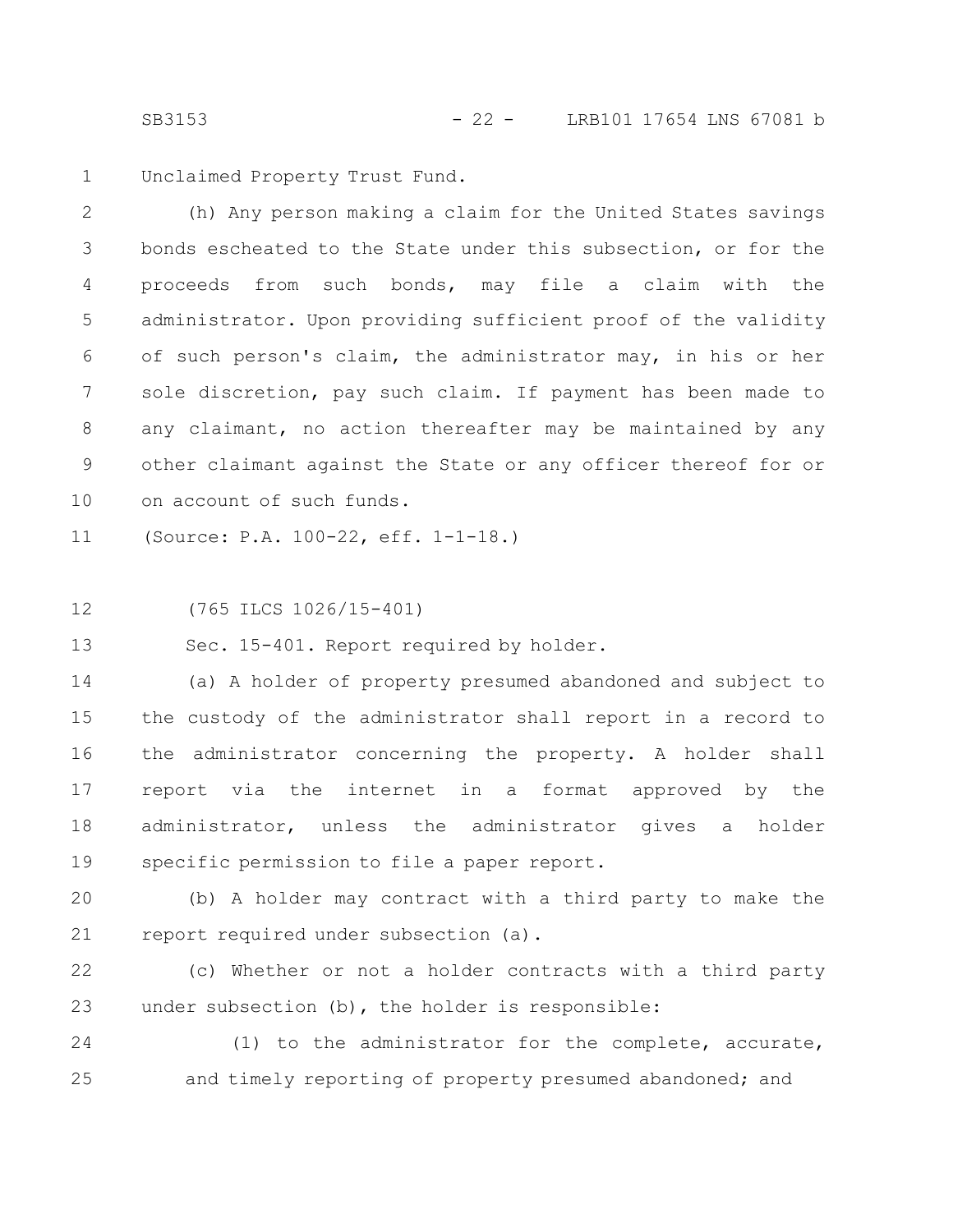|              | $-23 -$<br>LRB101 17654 LNS 67081 b<br>SB3153                  |
|--------------|----------------------------------------------------------------|
| 1            | for paying or delivering to the administrator<br>(2)           |
| $\mathbf{2}$ | property described in the report.                              |
| 3            | (d) A business association that has no reportable property     |
| 4            | shall report to the administrator on forms via the Internet in |
| 5            | a format approved by the administrator if the business         |
| 6            | association has:                                               |
| 7            | (1) annual sales of more than \$1,000,000;                     |
| $8\,$        | (2) securities that are publicly traded;                       |
| 9            | $(3)$ a net worth of more than \$10,000,000; or                |
| 10           | (4) more than 100 employees.                                   |
| 11           | (Source: P.A. 100-22, eff. 1-1-18.)                            |
|              |                                                                |
| 12           | (765 ILCS 1026/15-503)                                         |
| 13           | Sec. 15-503. Notice by administrator.                          |
| 14           | The administrator shall give notice to an apparent<br>(a)      |
| 15           | owner that property presumed abandoned and appears to be owned |
| 16           | by the apparent owner is held by the administrator under this  |
| 17           | Act.                                                           |
| 18           | In providing notice under subsection (a), the<br>(b)           |
| 19           | administrator shall:                                           |
| 20           | (1) except as otherwise provided in paragraph (2), send        |
| 21           | written notice by first-class United States mail to each       |
| 22           | apparent owner of property valued at \$100 or more held by     |
| 23           | the administrator, unless the administrator determines         |
| 24           | that a mailing by first-class United States mail would not     |
| 25           | be received by the apparent owner, and, in the case of a       |
|              |                                                                |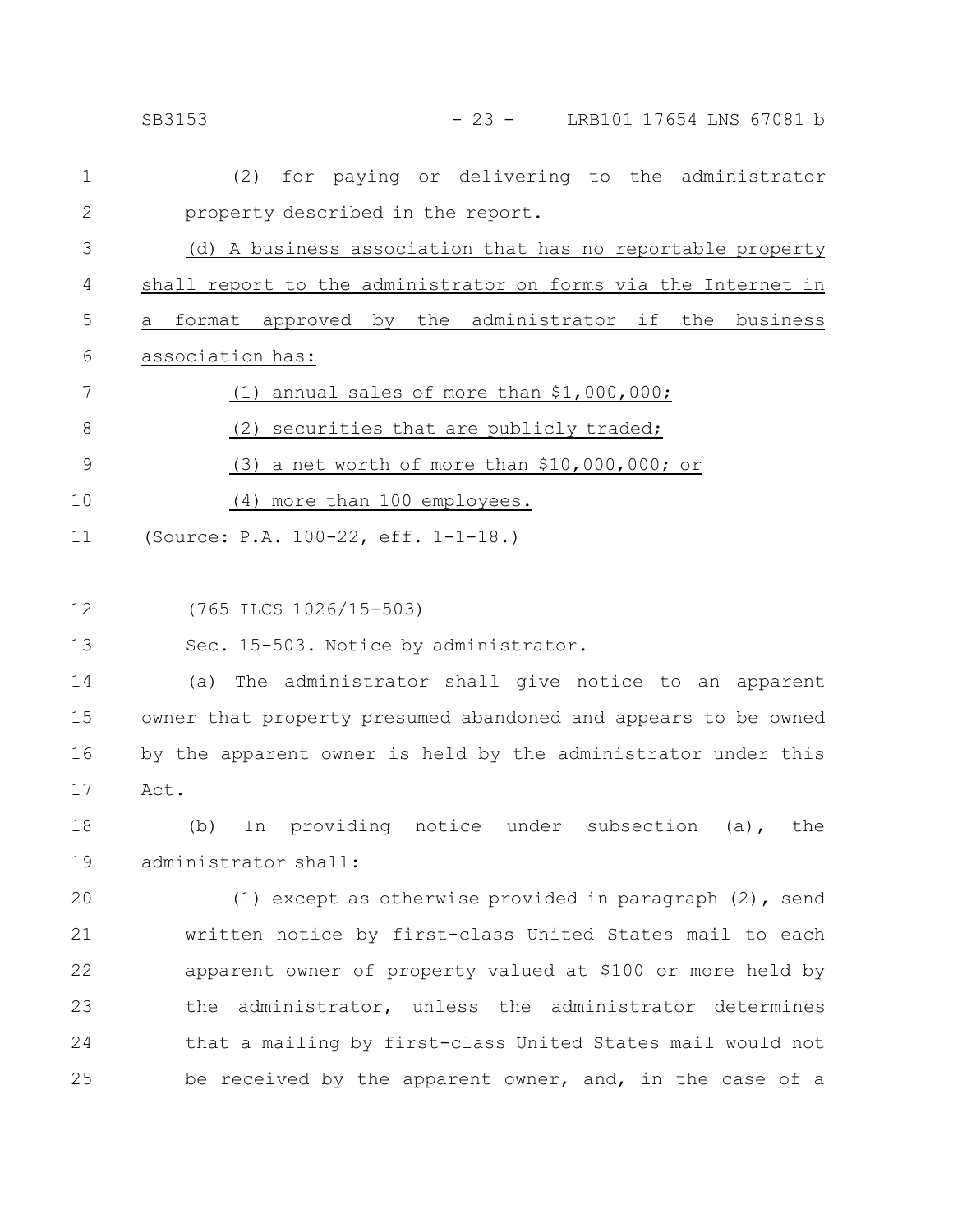security held in an account for which the apparent owner had consented to receiving electronic mail from the holder, send notice by electronic mail if the electronic-mail address of the apparent owner is known to the administrator instead of by first-class United States mail; or 1 2 3 4 5

(2) send the notice to the apparent owner's electronic-mail address if the administrator does not have a valid United States mail address for an apparent owner, but has an electronic-mail address that the administrator does not know to be invalid. 6 7 8 9 10

(c) In addition to the notice under subsection (b), the administrator shall: 11 12

(1) publish every 6 months in at least one English language newspaper of general circulation in each county in this State notice of property held by the administrator which must include: 13 14 15 16

(A) the total value of property received by the administrator during the preceding 6-month period, taken from the reports under Section 15-401; 17 18 19

(B) the total value of claims paid by the administrator during the preceding 6-month period; 20 21

(C) the Internet web address of the unclaimed property website maintained by the administrator; 22 23

(D) a telephone number and electronic-mail address to contact the administrator to inquire about or claim property; and 24 25 26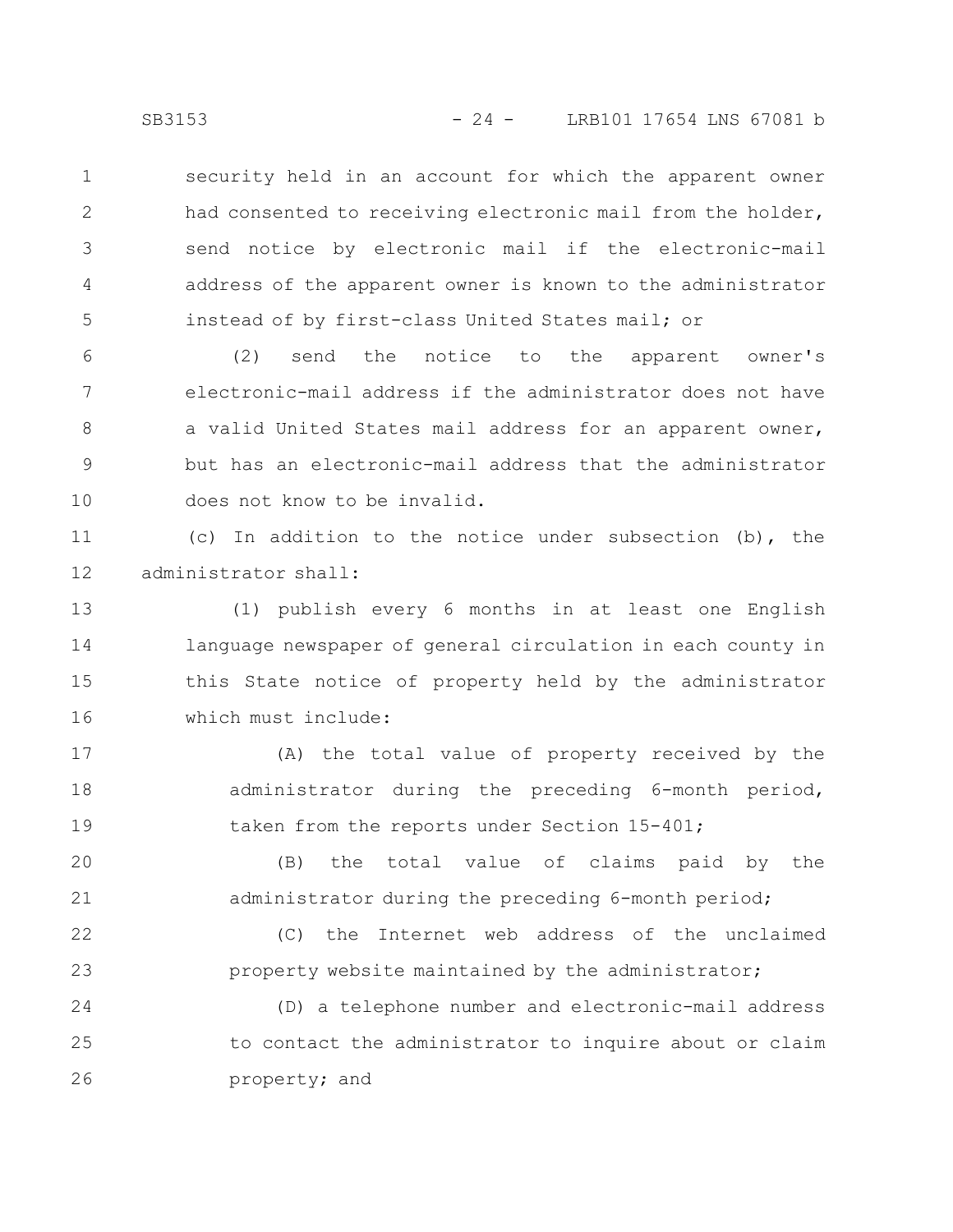(E) a statement that a person may access the Internet by a computer to search for unclaimed property and a computer may be available as a service to the public at a local public library. 1 2 3 4

(2) The administrator shall maintain a website accessible by the public and electronically searchable which contains the names reported to the administrator of apparent owners for whom property is being held by the administrator. The administrator need not list property on such website when: no owner name was reported, a claim has been initiated or is pending for the property, the administrator has made direct contact with the apparent owner of the property, and in other instances where the administrator reasonably believes exclusion of the property is in the best interests of both the State and the owner of the property. 5 6 7 8 9 10 11 12 13 14 15 16

(d) The website or database maintained under subsection (c)(2) must include instructions for filing with the administrator a claim to property and an online claim form with instructions. The website may also provide a printable claim form with instructions for its use. 17 18 19 20 21

(e) Tax return identification of apparent owners of abandoned property. 22 23

(1) At least annually the administrator shall notify the Department of Revenue of the names of persons appearing to be owners of abandoned property under this Section. The 24 25 26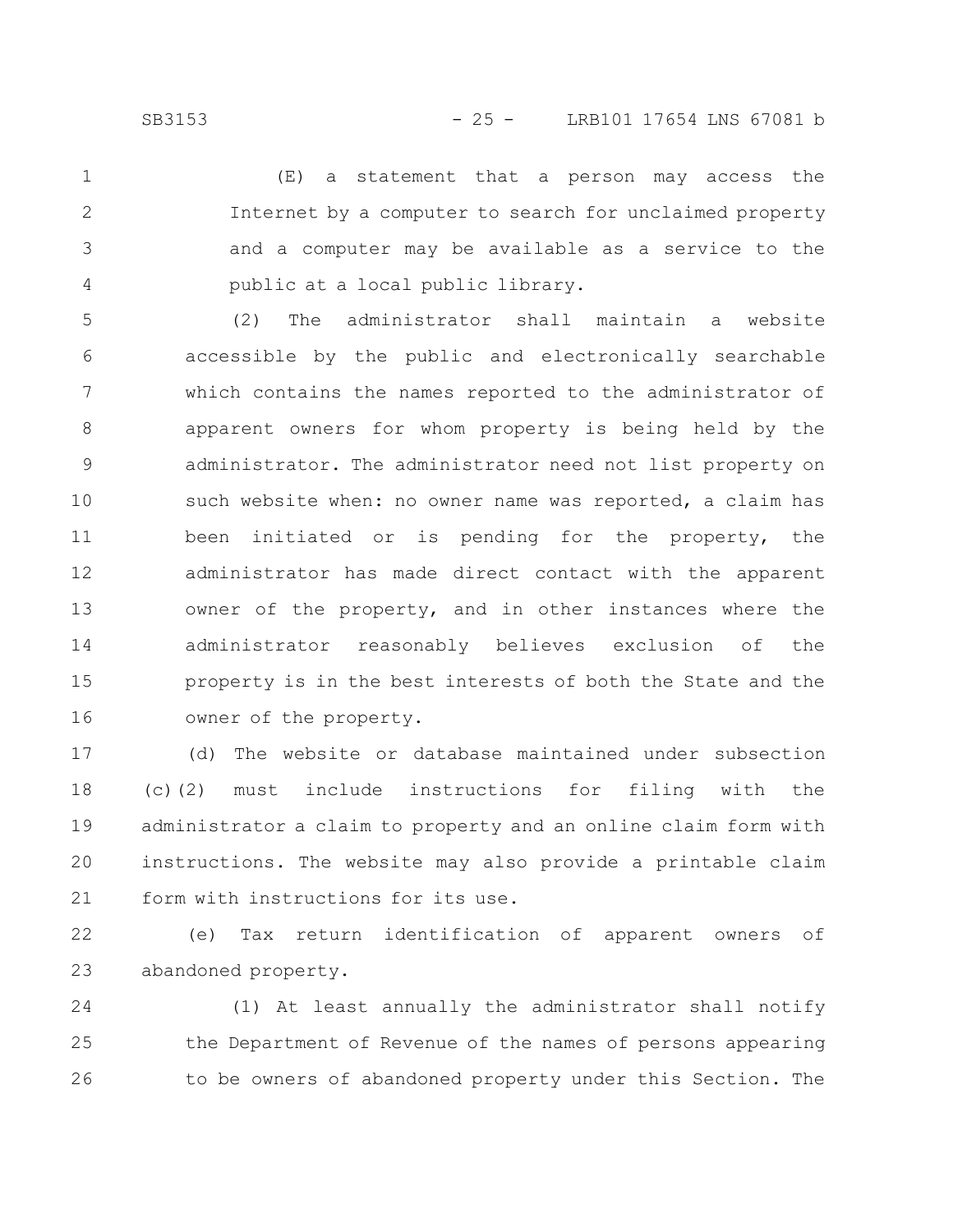administrator shall also provide to the Department of Revenue the social security numbers of the persons, if available. 1 2 3

(2) The Department of Revenue shall notify the administrator if any person under subsection (e)(1) has filed an Illinois income tax return and shall provide the administrator with the last known address of the person as it appears in Department of Revenue records, except as prohibited by federal law. The Department of Revenue may also provide additional addresses for the same taxpayer from the records of the Department, except as prohibited by federal law. 4 5 6 7 8 9 10 11 12

(3) In order to facilitate the return of property under this subsection, the administrator and the Department of Revenue may enter into an interagency agreement concerning protection of confidential information, data match rules, and other issues. 13 14 15 16 17

(4) The administrator may deliver, as provided under Section 15-904 of this Act, property or pay the amount owing to a person matched under this Section without the person filing a claim under Section 15-903 of this Act if the following conditions are met: 18 19 20 21 22

(A) the value of the property that is owed the person is \$2,000 or less; 23 24

(B) the property is not either tangible property or securities; 25 26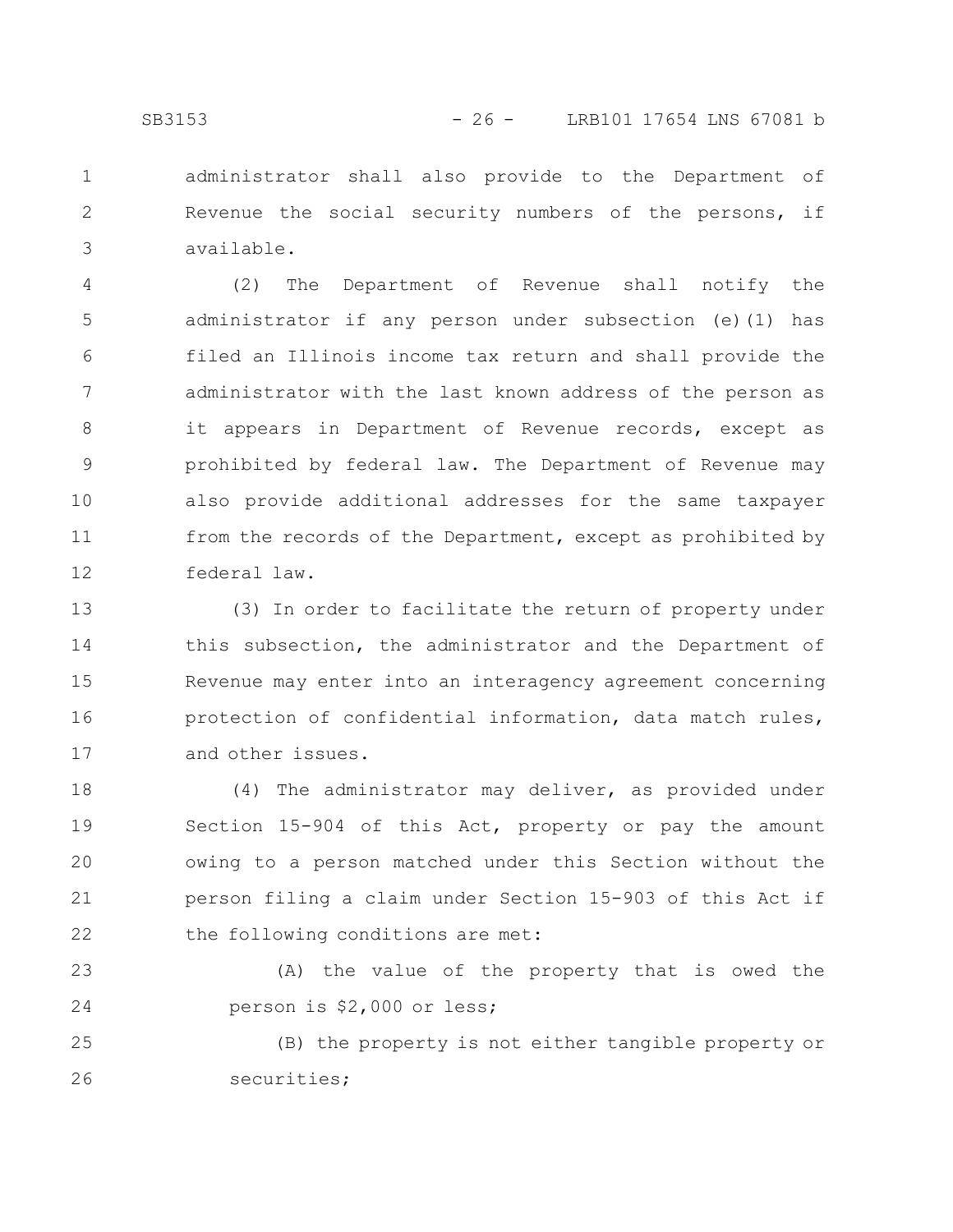(C) the last known address for the person according to the Department of Revenue records is less than 12 months old; and 1 2 3

(D) the administrator has evidence sufficient to establish that the person who appears in Department of Revenue records is the owner of the property and the owner currently resides at the last known address from the Department of Revenue. 4 5 6 7 8

(5) If the value of the property that is owed the person is greater than \$2,000, or is tangible property or securities the administrator shall provide notice to the person, informing the person that he or she is the owner of abandoned property held by the State and may file a claim with the administrator for return of the property. 9 10 11 12 13 14

(6) The administrator does not need to notify the Department of Revenue of the names or social security numbers of apparent owners of abandoned property if the administrator reasonably believes that the Department of Revenue will be unable to provide information that would provide sufficient evidence to establish that the person in the Department of Revenue's records is the apparent owner of unclaimed property in the custody of the administrator. 15 16 17 18 19 20 21 22

(f) The administrator may use additional databases to verify the identity of the person and that the person currently resides at the last known address. The administrator may utilize publicly and commercially available databases to find 23 24 25 26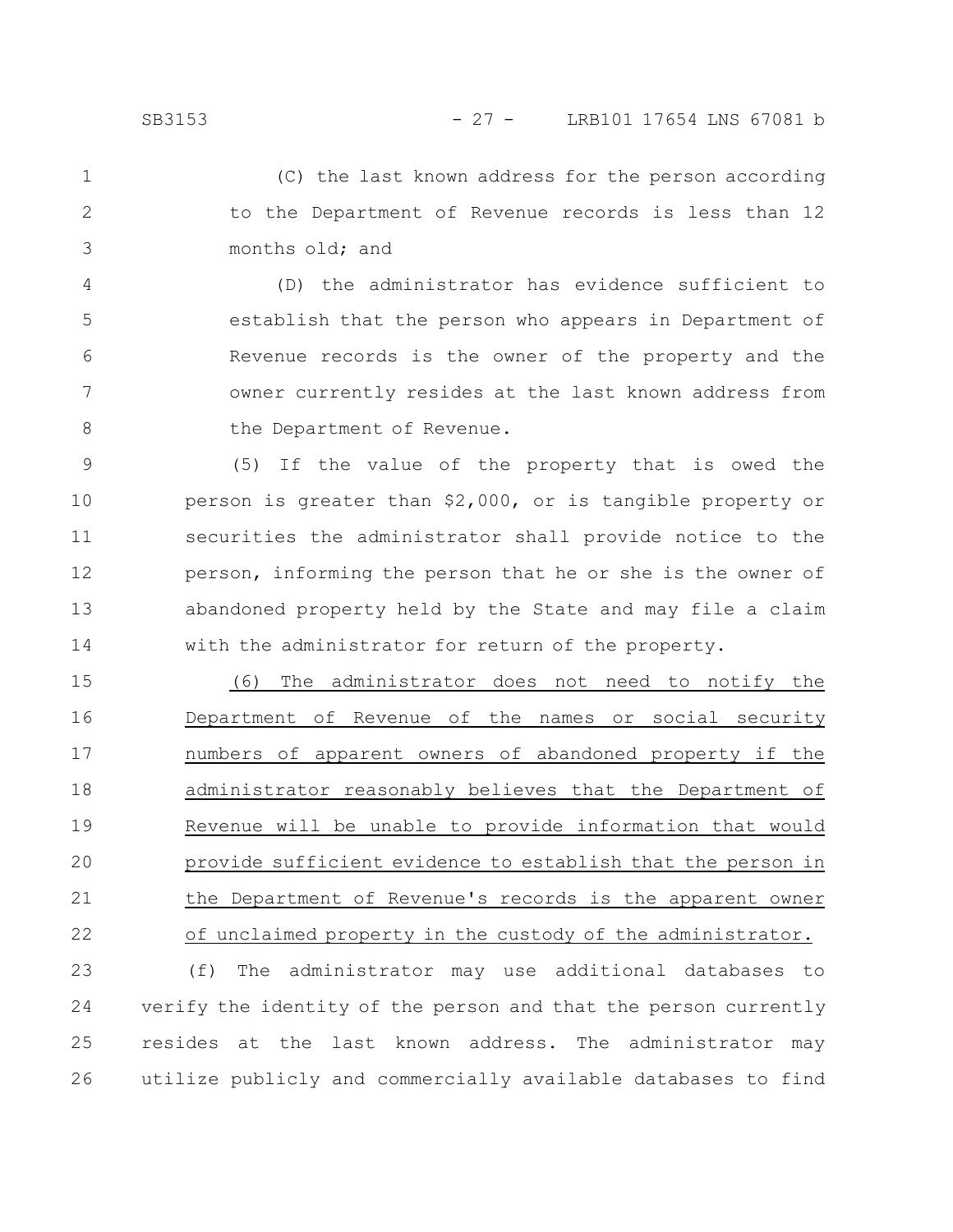and update or add information for apparent owners of property held by the administrator. 1 2

(g) In addition to giving notice under subsection (b), publishing the information under subsection (c)(1) and maintaining the website or database under subsection (c)(2), the administrator may use other printed publication, telecommunication, the Internet, or other media to inform the public of the existence of unclaimed property held by the administrator. 3 4 5 6 7 8 9

(h) Identification of apparent owners of abandoned property using other State databases. 10 11

(1) The administrator may enter into interagency agreements with the Secretary of State and the State Board of Elections to compare the names and social security numbers of persons appearing to be owners of abandoned property under this Section with databases under the control of the Secretary of State and the State Board of Elections. Such interagency agreements shall include terms addressing the protection of confidential information, data match rules, and other necessary and proper issues. 12 13 14 15 16 17 18 19 20

(2) Except as prohibited by federal law, the Secretary of State or the State Board of Elections shall provide the administrator with the last known address as it appears in its respective records of any person reasonably believed to be the apparent owner of abandoned property. 21 22 23 24 25

(3) The administrator may deliver, as provided under 26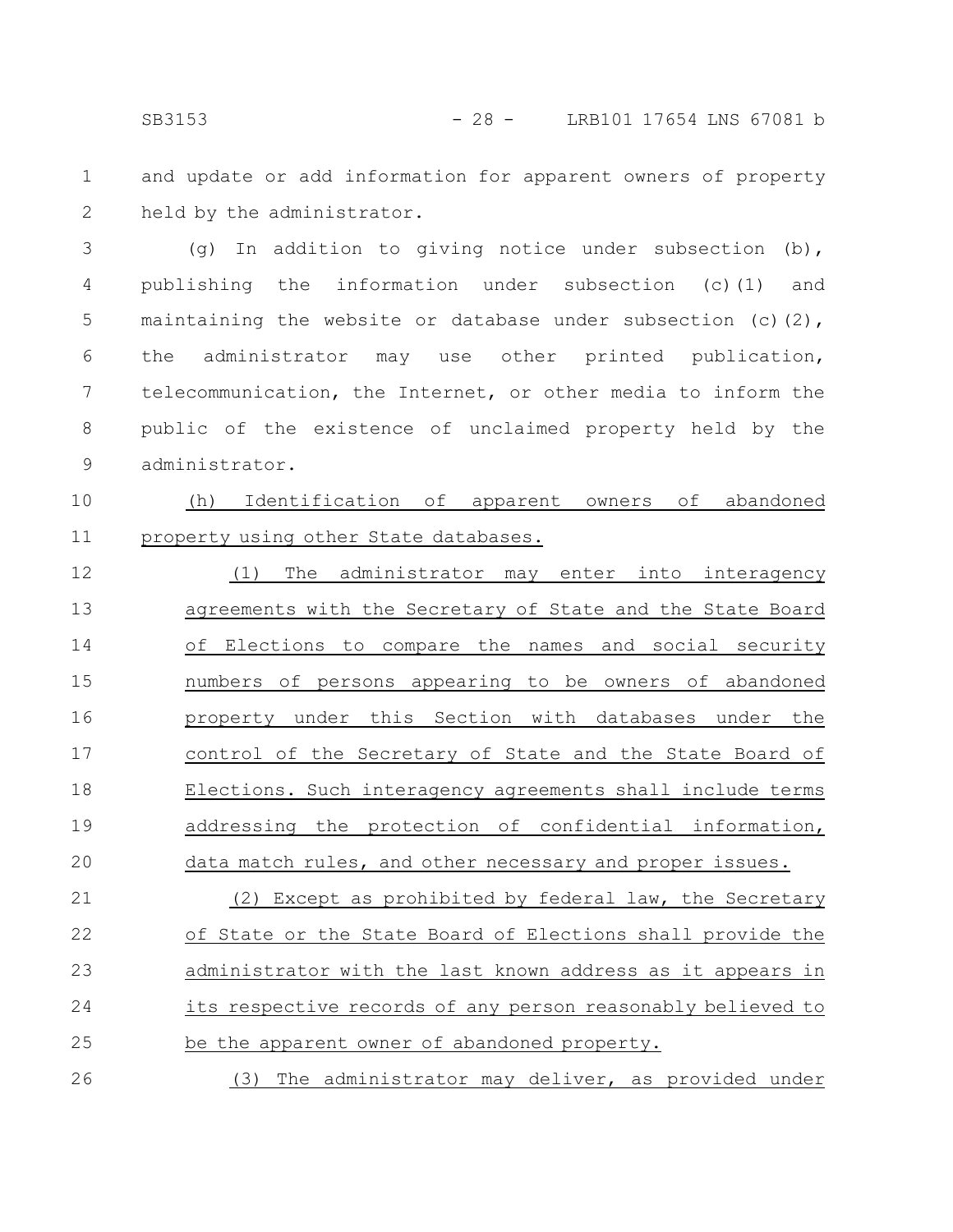| $\mathbf 1$   | Section 15-904, property or pay the amount owing to a       |
|---------------|-------------------------------------------------------------|
| $\mathbf{2}$  | person matched under this Section without the person filing |
| 3             | a claim under Section 15-903 if the following conditions    |
| 4             | are met:                                                    |
| 5             | (A) the value of the property that is owed to the           |
| 6             | <u>person is \$2,000 or less;</u>                           |
| 7             | (B) the property is not tangible property or                |
| 8             | securities;                                                 |
| $\mathcal{G}$ | (C) the last known address of the person according          |
| 10            | to the records of the Secretary of State or the State       |
| 11            | Board of Elections is less than 12 months old; and          |
| 12            | the administrator has evidence sufficient to<br>(D)         |
| 13            | establish that the person who appears in the records of     |
| 14            | the Secretary of State or the State Board of Elections      |
| 15            | is the owner of the property and the owner currently        |
| 16            | resides at the last known address provided by the           |
| 17            | Secretary of State or the State Board of Elections.         |
| 18            | (Source: P.A. 100-22, eff. 1-1-18; 100-566, eff. 1-1-18.)   |

(765 ILCS 1026/15-603)

Sec. 15-603. Payment or delivery of property to administrator. 20 21

(a) Except as otherwise provided in this Section, on filing a report under Section 15-401, the holder shall pay or deliver to the administrator the property described in the report. 22 23 24

(b) If property in a report under Section 15-401 is an 25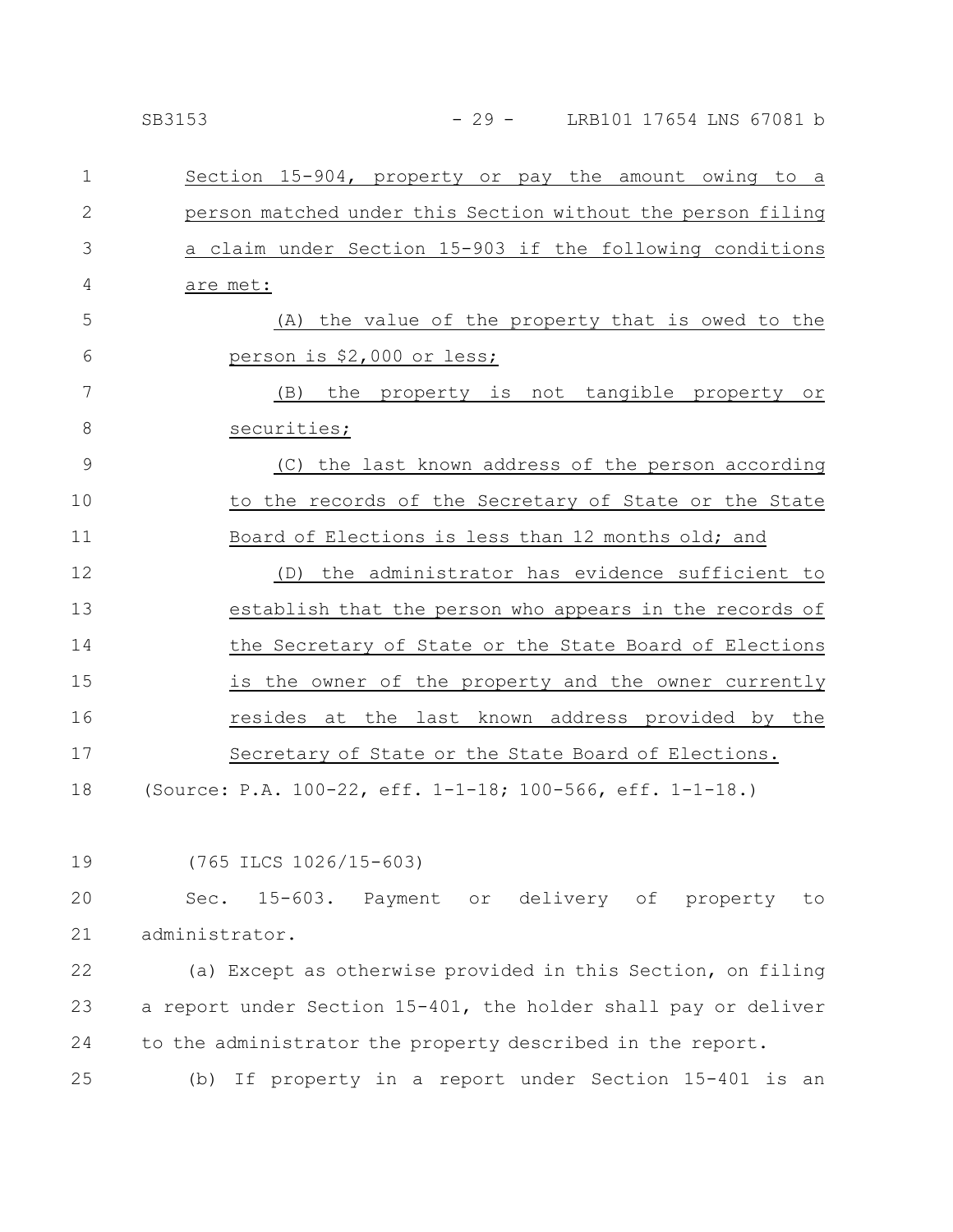automatically renewable deposit and a penalty or forfeiture in the payment of interest would result from paying the deposit to the administrator at the time of the report, the date for payment of the property to the administrator is extended until a penalty or forfeiture no longer would result from payment, if the holder informs the administrator of the extended date. 1 2 3 4 5 6

(c) Tangible property in a safe-deposit box may not be delivered to the administrator until a mutually agreed upon date that is no sooner than 60 days after filing the report under Section 15-401. 7 8 9 10

(d) If property reported to the administrator under Section 15-401 is a security, the administrator may: 11 12

(1) make an endorsement, instruction, or entitlement order on behalf of the apparent owner to invoke the duty of the issuer, its transfer agent, or the securities intermediary to transfer the security; or 13 14 15 16

17

(2) dispose of the security under Section 15-702.

(e) If the holder of property reported to the administrator under Section 15-401 is the issuer of a certificated security, the administrator may obtain a replacement certificate in physical or book-entry form under Section 8-405 of the Uniform Commercial Code. An indemnity bond is not required. 18 19 20 21 22

(f) The administrator shall establish procedures for the registration, issuance, method of delivery, transfer, and maintenance of securities delivered to the administrator by a holder. 23 24 25 26